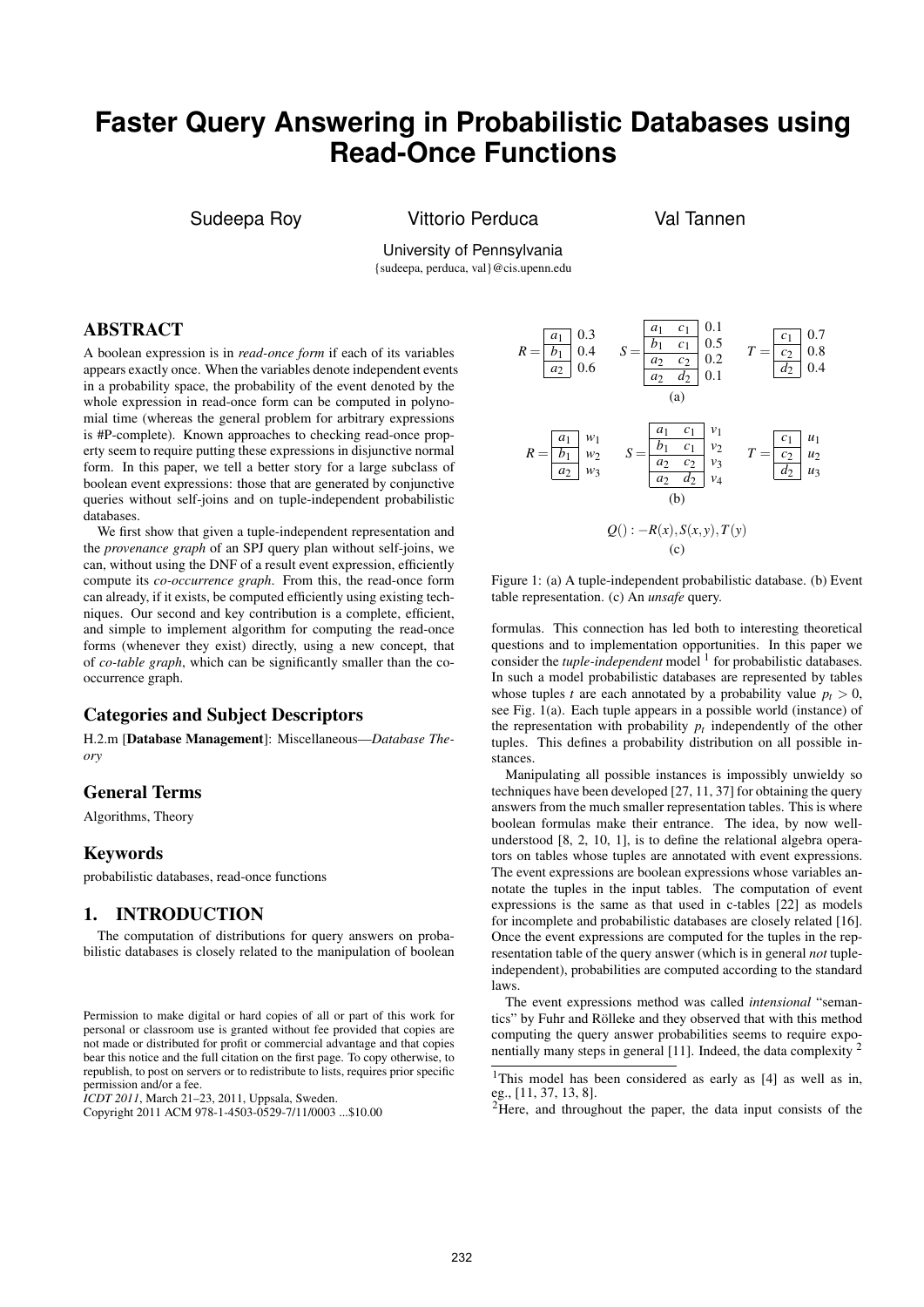of query evaluation on probabilistic databases is #P-complete, even for conjunctive queries [13], in fact even for quite simple boolean queries [8] such as the query in Fig. 1(c).

But Fuhr and Rölleke also observe that certain event independences can be taken advantage of, when present, to compute answer probabilities in PTIME, with a procedure called *extensional* "semantics". The idea behind the extensional approach is the starting point for the remarkable results [8, 9] of Dalvi and Suciu who discovered that the conjunctive queries can be decidably and elegantly separated into those whose data complexity is #P-complete and those for whom a *safe plan* taking the extensional approach can be found.

Our starting point is the observation that even when the data complexity of a query is #P-complete (i.e. the query is *unsafe* [8]), there may be classes of data inputs for which the computation can be done with the extensional approach, and is therefore in PTIME. We illustrate with a simple example.

EXAMPLE 1. *Consider the tuple-independent probabilistic database and the conjunctive query Q in Fig. 1. Since the query Q is boolean it has just one possible answer and the event expression annotating it is* <sup>3</sup>

$$
f = w_1v_1u_1 + w_2v_2u_1 + w_3v_3u_2 + w_3v_4u_3 \tag{1}
$$

*This was obtained with the standard plan*  $\pi_0((R \bowtie S) \bowtie T)$ *. However, it is equivalent to another boolean expression*

$$
(w_1v_1 + w_2v_2)u_1 + w_3(v_3u_2 + v_4u_3)
$$
 (2)

*which has the property that each variable occurs exactly once.*

Event (boolean) expressions in which each variable occurs exactly once are in *read-once form* (see [28]). For read-once forms the events denoted by non-overlapping subexpressions are jointly independent, so we can use the key idea of the extensional approach:

**Fact** If events  $E_1, \ldots, E_n$  are jointly independent then

$$
P(E_1 \cap \dots \cap E_n) = P(E_1) \cdots P(E_n)
$$
\n(3)

$$
P(E_1 \cup \dots \cup E_n) = 1 - [1 - P(E_1)] \cdots [1 - P(E_n)]. \tag{4}
$$

EXAMPLE 2 (EXAMPLE 1 CONTINUED). *The probability of the answer (2) can be computed as follows*

$$
P(f) = P((w_1v_1 + w_2v_2)u_1 + w_3(v_3u_2 + v_4u_3)) =
$$
  
1 - [1 - P(w\_1v\_1 + w\_2v\_2)P(u\_1)][1 - P(w\_3)P(v\_3u\_2 + v\_4u\_3)]

*where*

$$
P(w_1v_1 + w_2v_2) = 1 - [1 - P(w_1)P(v_1)][1 - P(w_2)P(v_2)]
$$

*and*

$$
P(v_3u_2 + v_4u_3) = 1 - [1 - P(v_3)P(u_2)][1 - P(v_4)P(u_3)].
$$

*We can extend this example to an entire class of representation tables of unbounded size. For each n, the relations R*,*T will have* 3*n tuples while S will have* 4*n tuples, and the probability of the answer can be computed in time O*(*n*) *[33]. It is also clear that there is no relational algebra plan that directly yields (2) above.*

In fact, Fuhr and Rölleke (see [11], Thm.4.5) state that probabilities can be computed by "simple evaluation" (i.e., by the extensional method) if and only if the event expressions computed intensionally are in read-once form. Moreover, the *safe plans* of [8] are

such that all the event expressions computed with the intensional method both on intermediary relations and on the final answer, are in read-once form.

But more can be done. Notice that the expression (1) is not in read-once form but it is equivalent to (2) which is. Boolean expressions that are equivalent to read-once forms have been called by various names, eg., separable, fanout-free [20], repetition-free [17],  $\mu$ -expressions [36], non-repeating [32], but since the late 80's [21] the terminology seems to have converged on *read-once*. Of course, not all boolean expressions are read-once, eg., *xy*+*yz*+*zx* or *xy*+  $yz + zu$  are not.

With this motivation we take the study of the following problem as the goal of this paper:

Problem Given tuple-independent database *I* and boolean conjunctive query  $Q$ , when is  $Q(I)$  read-once and if so, can its readonce form be computed efficiently?

It turns out that [12] gives a fast algorithm that takes a formula in irredundant disjunctive normal form, decides whether it is readonce, and if it is, computes the read-once form (which is in fact unique modulo associativity and commutativity). The algorithm is based upon a characterization in terms of the formula's co-occurrence graph given in [18].

Some terminology (taken up again in Section 2). Since we don't have anything to say about negation or difference in queries we work only with *monotone* boolean formulas (all literals are positive, only disjunction and conjunction operations). Disjunctive normal forms (DNFs) are disjunctions of *implicants*, which in turn are conjunctions of *distinct* variables. A *prime* implicant of a formula *E* is one with a minimal set of variables among all that can appear in DNFs equivalent to *E*. By absorption, we can retain only the prime implicants. The result is called an *irredundant* DNF (IDNF) of *E*, and is unique modulo associativity and commutativity. The *co-occurrence graph* of a boolean formula *E* has its variables as nodes and has an edge between *x* and *y* iff they both occur in the same prime implicant of *E*.

For positive relational queries, the size of the IDNF of the boolean event expressions is polynomial in the size of the table, but often (and necessarily) exponential in the size of the query. This is a good reason for avoiding the explicit computation of the IDNFs, and in particular for not relying on the algorithm in [12]. In recent and independent work Sen et al. [34] proved that for the boolean expressions that arise out of the evaluation of conjunctive queries without self-joins the characterization in [18] can be simplified and one only needs to test whether the co-occurrence graph is a "cograph"  $[5]$  which can be done  $<sup>4</sup>$  in linear time  $[6]$ .</sup>

It is also stated [34] that even for conjunctive queries without self-joins computing co-occurrence graphs likely requires obtaining the IDNF of the boolean expressions. One of our contributions in this paper is to show that an excursion through the IDNF is in fact not necessary because the co-occurrence graphs can be computed directly from the *provenance graph* [25, 14] that captures the computation of the query on a table. Provenance graphs are DAG representations of the event expressions in such a way that most common subexpressions for the entire table (rather than just each tuple) are not replicated. The smaller size of the provenance graphs likely provides practical speedups in the computations (compared for example with the provenance trees of [34]). Moreover, our ap-

representation tables [13, 8] rather than the collection of possible worlds.

<sup>&</sup>lt;sup>3</sup>To reduce the size of expressions and following established tradition we use + for  $\vee$  and · for  $\wedge$ , and we even omit the latter in most terms.

<sup>4</sup>Defining cographs seems unnecessary for this paper. It suffices to point out that most cograph recognition algorithms produce (if it exists) something called a "cotree" (sigh) which in the case of co-occurrence graphs associated to boolean formulas is exactly a read-once form!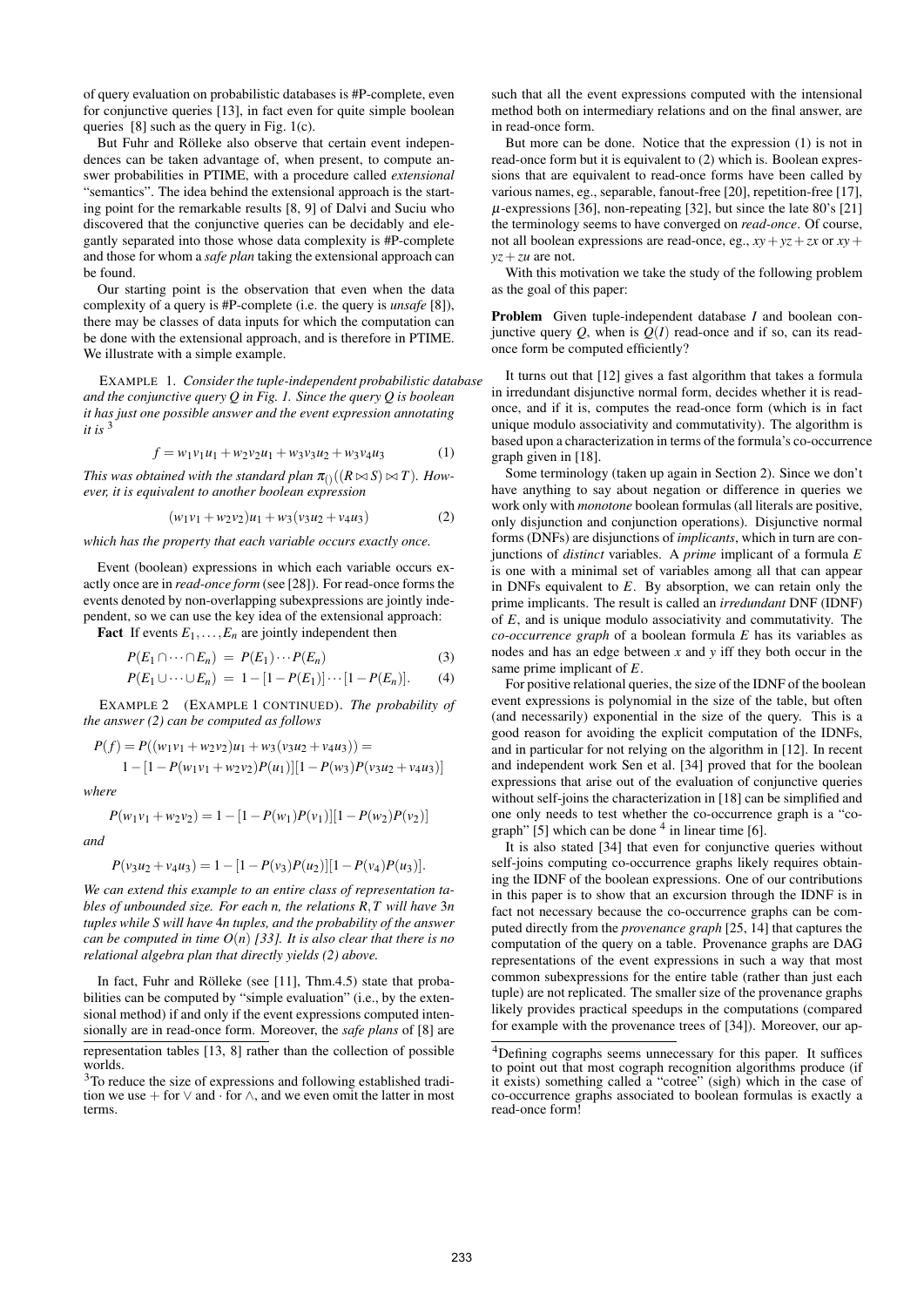proach may be applicable to other kinds of queries, as long as their provenance graphs satisfy a simple criterion that we identify.

To give more context to our results, we also note that Hellerstein and Karpinski [21] have shown that if  $RP \neq NP$  then deciding whether an arbitrary monotone boolean formula is read-once cannot be done in PTIME in the size of the formula.

The restriction to conjunctive queries without self-joins further allows us to contribute improvements even over an approach that composes our efficient computation of co-occurrence graphs with one of the linear-time algorithms for cograph recognition [6, 19, 3]. Indeed, we show that only a certain subgraph of the co-occurrence graph (we call it the *co-table* graph) is relevant for our stated problem. The co-table graph can be asymptotically smaller than the co-occurrence graph for some classes of queries and instances. To enable the use of only part of the co-occurrence graph we contribute a novel algorithm that computes (when they exist) the read-once forms, using two new ideas: *row decomposition* and *table decomposition*. Using just connectivity tests (eg., DFS), our algorithm is simpler to implement than the cograph recognition algorithms in [6, 19, 3] and it has the potential of affecting the implementation of probabilistic databases.

Moreover, the proof of completeness for our algorithm does not use the cograph characterization on which [34] relies. As such, the algorithm itself provides an alternative new characterization of read-once expressions generated by conjunctive queries without self-joins. This may provide useful insights into extending the approach to handle larger classes of queries.

Having rejected the use of co-occurrence graphs, Sen et al. [34] provide a different approach that derives efficiently the read-once form directly from the computations of the trees underlying the boolean expressions, so called "lineage trees", by merging readonce forms that correspond to partial formulas. They provide a complexity analysis only for one of the steps that their algorithm applies repeatedly. However, to the best of our understanding of the asymptotic complexity of their algorithm, it appears that our algorithm is faster at least by a multiplicative factor of  $k^2$  where k is the number of tables, and the benefit can often be more.

It is also important to note that neither the results of this paper, nor those of [34] provide complexity dichotomies as does, eg. [8]. It is easy to give a family of probabilistic databases for which the query in Fig. 1(c) generates event expressions of the following form:

#### $x_1x_2 + x_2x_3 + \cdots + x_{n-1}x_n + x_nx_{n+1}$ .

These formulas are not read-once, but with a simple memoization (dynamic programming) technique we can compute their probability in time linear in *n* [33].

Roadmap. In Section 2 we review definitions, explain how to compute provenance DAGs for SPJ queries, and compare the sizes of the co-occurrence and co-table graphs. Section 3 presents a characterization of the co-occurrence graphs that correspond to boolean expressions generated by conjunctive queries without self-joins. The characterization uses the provenance DAG. With this characterization we give an efficient algorithm for computing the co-table (and co-occurrence) graph. In Section 4 we give an efficient algorithm that, using the co-table graph, checks if the result of the query is read-once, and if so computes its read-once form. Putting together these two algorithms we obtain an efficient query-answering algorithm that is *complete* for boolean conjunctive queries without self-joins and tuple-independent databases that yield read-once event expressions. In Section 5 we compare the time complexity of this algorithm with that of Sen et al. [34], and other approaches

that take advantage of past work in the read-once and cograph literature. Related work, conclusions and ideas for further work ensue. Due to space limitations, we give the details of the proofs of our results in the full version of the paper [33].

#### **PRELIMINARIES**

A tuple-independent probabilistic database is represented by a usual (set-)relational database instance *I* in which, additionally, every tuple is annotated with a probability in (0,1], see for example Fig. 1(a). We call this the *probability table representation*. We will denote by  $\mathbf{R} = \{R_1, \ldots, R_k\}$  the relational schema of the representation. By including/excluding each tuple independently with probability of its annotation, the representation defines a set of Rinstances called *possible worlds* and the obvious probability distribution on this set, hence a discrete probability space. For a given tuple  $t \in R_i$  this space's event "*t* occurs" (the set of possible worlds in which *t* occurs) has probability exactly the annotation of *t* in the representation. Following the intensional approach [27, 11, 37] we also consider the *event table representation* which consists of the same tables, but in which every tuple is annotated by its unique tuple id, for example see Fig. 1(b).

The tuple ids play three distinct but related roles: (1) they identify tuples uniquely over *all* tables and in fact we will often call the tuple ids just tuples, (2) they are boolean variables, (3) they denote the events "the tuple occurs" in the probability space of all possible worlds. The last two perspectives can be combined by saying that the tuple ids are boolean-valued random variables over said probability space. Moreover, an *event expression* is a boolean expression with the tuple ids as variables.

The intensional approach further defines the semantics of the relational algebra operators on event tables, i.e., relational instances in which the tuples are annotated with event expressions. In this paper we will only need monotone boolean expressions because our queries only use selection, projection and join and these operators do not introduce negation. Otherwise, joins produce conjunctions, projections produce disjunctions, and selections erase the non-compliant tuples. It is worth observing that the relational algebra on event tables is essentially a particular case of the algebra on c-tables [22], and precisely a particular case of the relational algebra on semiring-annotated relations [15].

Since by now they are well understood (see the many papers we cited so far), we do not repeat here the definition of select, project, and join on tables annotated with boolean event expressions but instead we explain how they produce provenance graphs. The concept that we define here is a small variation on the provenance graphs defined in [25, 14] where conjunctive queries (part of mapping specifications) are treated as a black box. It is important for the provenance graphs used in this paper to reflect the structure of different SPJ query plans that compute the same conjunctive query.

A provenance graph (PG) is a directed acyclic graph (DAG) *H* such that the nodes  $V(H)$  of *H* are labeled by variables or by the operation symbols  $\cdot$  and  $+$ . As we show below, each node corresponds to a tuple in an event table that represents the set of possible worlds of either the input database or some intermediate database computed by the query plan. An edge  $u \rightarrow v$  is in  $E(H)$  if the tuple corresponding to *u* is computed using the tuple corresponding to *v* in either a join (in which case *u* is labeled with ·) or a projection (in which case  $u$  is labeled with  $+$ ). The nodes with no outgoing edges are those labeled with variables and are called leaves while the nodes with no incoming edges are called roots (and can be labeled with either operation symbol). Provenance graphs (PGs) are closely related to the *lineage trees* of [34]. In fact, the lineage trees are tree representations of the boolean event expressions, while PGs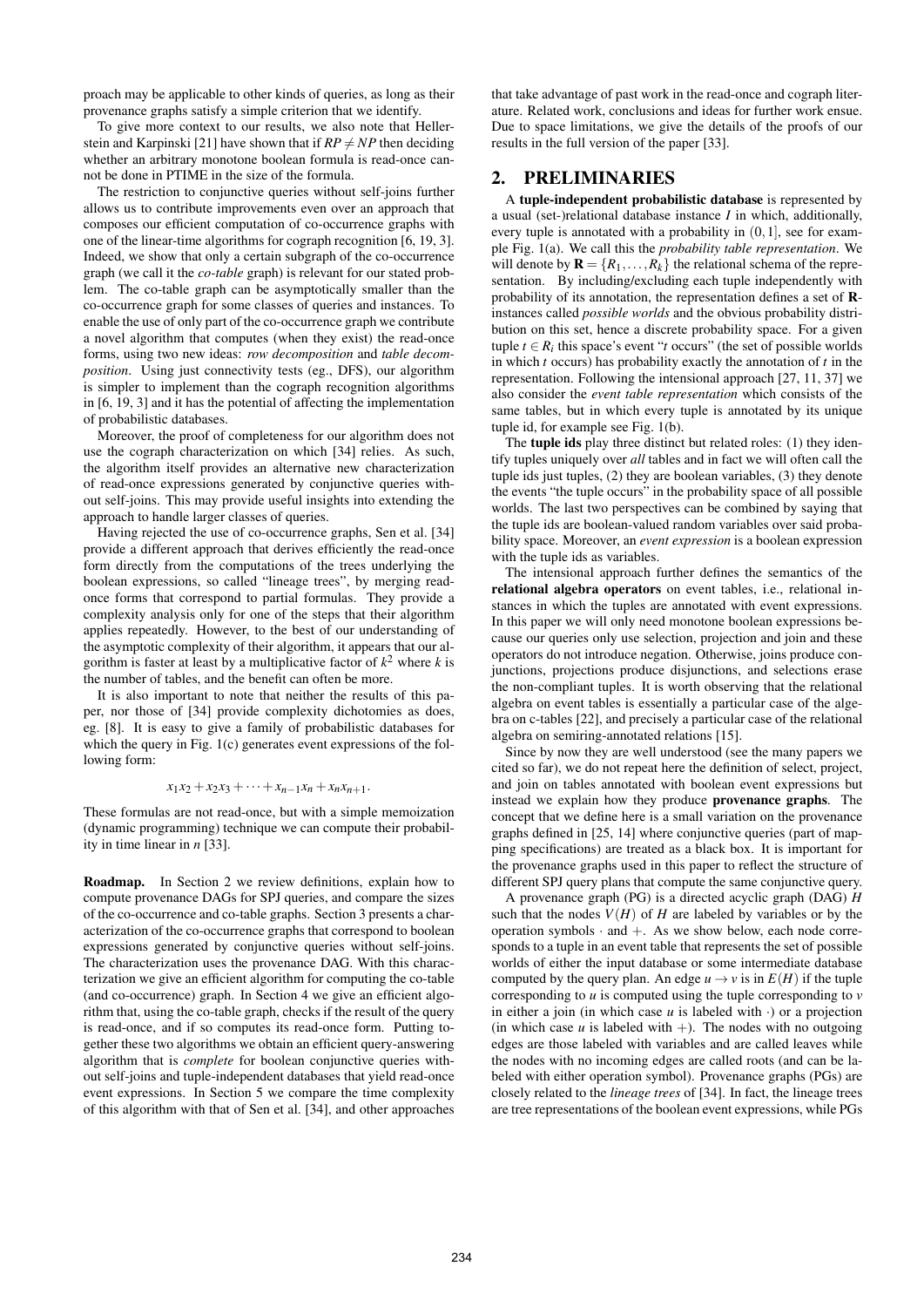are more economical: they represent the same expressions but without the multiplicity of common subexpressions. Thus, they are associated with an entire table rather than with each tuple separately, each root of the graph corresponding to a tuple in the table.<sup>5</sup>



Figure 2: Provenance graph for  $R \bowtie S$ .



Figure 3: Provenance graph for  $\pi_{\cap}((R \bowtie S) \bowtie T)$ .

We explain how the SPJ algebra works on tables with PGs. If tables  $R_1$  and  $R_2$  have PGs  $H_1$  and  $H_2$  then the PG for  $R_1 \bowtie R_2$  is constructed as follows. Take the disjoint union  $H$  of  $H_1$  and  $H_2$ . For every  $t_1 \in R_1$  and  $t_2 \in R_2$  that do join, add a new root labeled with  $\cdot$  and make the root of  $H_1$  corresponding to  $t_1$  and that of  $H_2$ corresponding to  $t_2$  children of this new root. Afterwards, delete (recursively) any remaining roots from  $H_1$  and  $H_2$ . For example, referring again to Fig. 1, the PG associated with the table computed by  $R \bowtie S$  is shown in Fig. 2.

For selection, delete (recursively) the roots that correspond to the tuples that do not satisfy the selection predicate. For projection, consider a table *T* with PG *H* and *X* a subset of its attributes. The PG for  $\pi_X R$  is constructed as follows. For each  $t \in \pi_X R$ , let  $t_1, \ldots, t_m$  be all the tuples in *R* that *X*-project to *t*. Add to *H* a new root labeled with  $+$  and make the roots in *H* corresponding to  $t_1, \ldots, t_m$  the children of this new root. Referring again to Fig. 1, the PG associated with the result of the query plan  $\pi_{\cap}((R \bowtie S) \bowtie T)$ is shown in Fig. 3. Since the query is boolean, this PG has just one root.

The boolean event expressions that annotate tuples in the event tables built in the intensional approach can be read off the provenance graphs. Indeed, if *t* occurs in an (initial, intermediate, or final) table *T* whose PG is *H*, then, starting at the root *u* of *H* corresponding to *t*, traverse the subgraph induced by all the nodes reachable from *u* and build the boolean expression recursively using parent labels as operation symbols and the subexpressions corresponding to the children as operands. For example, we read  $(((w_1 \cdot v_1) \cdot u_1) + (u_1 \cdot (w_2 \cdot v_2)) + (u_2 \cdot (v_3 \cdot w_3)) + ((w_3 \cdot v_4) \cdot u_3))$ off the PG in Fig. 3.

The focus of this paper is the case when the boolean (event) expressions are read-once, i.e., they are equivalent to expressions in which every variables occurs exactly once, the latter said to be in *read-once form*. For boolean expressions that are read-once, the read-once form is unique (modulo associativity and commutativity) <sup>6</sup> . The interest in read-once formulas derives from the fact

that in tuple-independent databases the tuples in the input representation occur *independently* in possible worlds. More complex boolean expressions denote events whose probability needs to be computed from the probabilities of the variables, i.e., the probabilities of the independent "tuple occurs" events in the input. When such event expressions are in read-once form their probability can be computed efficiently in linear time in the number of variables using the rules (3) and (4) in Section 1.

Given a tuple-independent probabilistic database and an SPJ query plan, hence the resulting provenance graph, our objective in this paper is to decide efficiently when the boolean expression(s) read off the PG are read-once, and when they are, to compute their readonce form(s) efficiently, hence the associated probability(es).

In this paper we consider only boolean conjunctive queries. We can do this without loss of generality because we can associate to a non-boolean conjunctive query *Q* and an instance *I* a set of boolean queries in the usual manner: for each tuple *t* in the answer relation  $Q(I)$ , consider the boolean conjunctive query  $O_t$  which is obtained from *Q* by replacing the head variables with the corresponding values in *t*. Note that the PGs that result from boolean queries have *exactly one root.* We will also use  $Q(I)$  to denote the boolean expression generated by evaluating the query *Q* on instance *I*, which may have different (but equivalent) forms based on the query plan.

Moreover, we consider only queries without self-join. Therefore our queries have the form

$$
Q() : -R_1(\mathbf{x}_1), \ldots, R_k(\mathbf{x}_k)
$$

where  $R_1, \ldots, R_k$  are all *distinct* table names while the  $x_i$ 's are tuples of FO variables  $<sup>7</sup>$  or constants, possibly with repetitions, match-</sup> ing the arities of the tables. If the database has tables that do not appear in the query, they are of no interest, so we will always assume that our queries feature all the table names in the database schema R.

As we have stated above, we only need to work with *monotone* boolean formulas (all literals are positive, only disjunction and conjunction operations). Every such formula is equivalent to (many) disjunctive normal forms (DNFs) which are disjunctions of conjunctions of variables. These conjunctions are called *implicants* for the DNF. By idempotence we can take the variables in an implicant to be distinct and the implicants of a DNF to be distinct from each other. A *prime* implicant of a formula *f* is one with a minimal set of variables among all that can appear in DNFs equivalent to *f* . By absorption, we can retain only the prime implicants in a DNF. The result is called *the irredundant* DNF (IDNF) of *f* , as it is uniquely determined by *f* (modulo associativity and commutativity). We usually denote it by *fIDNF* . Note that in particular the set of prime implicants is uniquely determined by *f* .

The co-occurrence graph, notation *Gco*, of a boolean formula *f* is an undirected graph whose set of vertices  $V(G_{co})$  is the set  $\text{Var}(f)$  of variables of f and whose set  $E(G_{co})$  of edges is defined as follows: there is an edge between *x* and *y* iff they both occur in the same prime implicant of *f*. Therefore,  $G_{CQ}$  is uniquely determined by  $\bar{f}$  and it can be constructed from  $f_{IDNF}$ . This construction is quadratic in the size of *fIDNF* but of course *fIDNF* can be exponentially larger than  $f$ . Fig. 4 shows the co-occurrence graph for the boolean expression  $f$  in equation (1) of Example 1. As this figure shows, the co-occurrence graphs for expressions generated by conjunctive queries without self join are always *k-partite*<sup>8</sup> graphs

 $\frac{5}{5}$ Note that to facilitate the comparison with the lineage trees the edge direction here is the opposite of the direction in [25, 14].

<sup>&</sup>lt;sup>6</sup>This seems to have been known for a long time. We could not find an explicitly stated theorem to this effect in the literature, but, for example, it is clear that the result of the algorithm in [12] is uniquely determined by the input.

 ${}^{7}$ FO (first-order) is to emphasize the distinction between the variables in the query subgoals and the variables in the boolean expressions.

<sup>&</sup>lt;sup>8</sup>A graph (*V*<sub>1</sub> ∪ ··· ∪ *V*<sub>*k*</sub>, *E*) is *k*-partite, if for any edge (*u*, *v*) ∈ *E* where  $u \in V_i$  and  $v \in V_j$ ,  $i \neq j$ .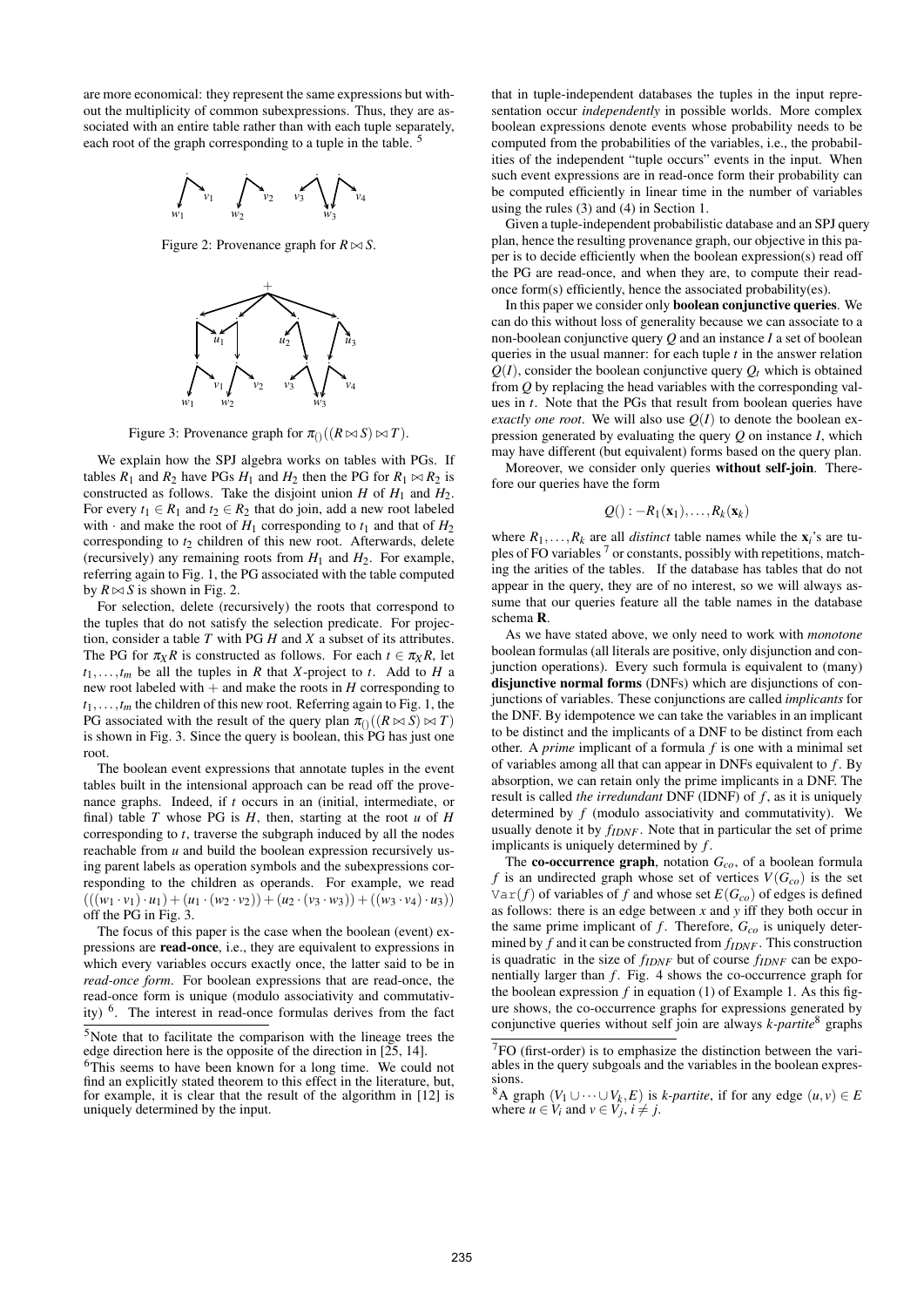on tuple variables from *k* different tables.



Figure 4: *Gco* for *f* in Example 1.

We are interested in the co-occurrence graph *Gco* of a boolean formula *f* because it plays a crucial role in *f* being read-once. Indeed  $[18]$  has shown that a monotone  $f$  is read-once iff  $(1)$  it is "normal" and (2) its  $G_{co}$  is a "cograph". We don't need to discuss normality because [34] has shown that for formulas that arise from conjunctive queries without self-joins it follows from the cograph property. We will also avoid defining what a cograph is (see [5, 6]) except to note that cograph recognition can be done in linear time [6, 19, 3] and that when applied to the co-occurrence graph of *f* the recognition algorithms also produce, in effect, the read-once form of *f*, when it exists.

Although the co-occurrence graph of *f* is defined in terms of  $f_{IDNF}$ , we show in Section 3 that when  $f$  is the event expression produced by a boolean conjunctive query without self-joins then we can efficiently compute the  $G_{co}$  of  $f$  from the provenance graph  $H$  of any plan for the query. Combining this with any of the Combining this with any of the cograph recognition algorithms we just cited, this yields one algorithm for the goal of our paper, which we will call a cograph-help algorithm.

Because it uses the more general-purpose step of cograph recognition a cograph-help algorithm will not fully take advantage of the restriction to conjunctive queries without self-joins. Intuitively, with this restriction there may be lots of edges in *Gco* that are irrelevant because they link tuples that are not joined by the query. This leads us to the notion of co-table graph defined below.

Toward the definition of the co-table graph we also need that of **table-adjacency graph**, notation  $G_T$ . Given a boolean query without self-joins  $Q()$ :  $-R_1(\mathbf{x}_1),...,R_k(\mathbf{x}_k)$  the vertex set  $V(G_T)$ is the set of *k* table names  $R_1, \dots, R_k$ . We will say that  $R_i$  and  $R_j$  are *adjacent* iff  $x_i$  and  $x_j$  have at least one FO variable in common i.e.,  $R_i$  and  $R_j$  are joined by the query. The set of edges  $E(G_T)$  consists of the pairs of adjacent table names. The table-adjacency graph *GT* for the query in Example 1 is depicted in Fig. 5.

The table-adjacency graph *GT* helps us remove edges irrelevant to a query from the graph *Gco*. For example, if there is an edge between  $x \in R_i$  and  $x' \in R_j$  in  $G_{co}$ , but there is no edge between  $R_i$  and  $R_j$  in  $G_T$ , then (i) either there is no path connecting  $R_i$  to  $R_j$  in  $G_T$  (so all tuples in  $R_i$  pair with all tuples in  $R_j$ ), or, (ii) *x* and  $x'$  are connected in  $G_{co}$  via a set of tuples  $x_1, \dots, x_\ell$ , such that the tables containing these tuples are connected by a path in  $G_T$ . Our algorithm in Section 4 shows that all such edges  $(x, x')$  can be safely deleted from *Gco* for the evaluation of the query that yielded  $G_T$ .

DEFINITION 1. *The* co-table graph *G<sup>C</sup> is the subgraph of Gco with*  $V(G_C) = V(G_{co})$  *and such that given two tuples*  $x \in R_i$  *and*  $x' \in R_j$  there is an edge  $(x, x') \in E(G_C)$  iff  $(x, x') \in E(G_{CO})$  and  $R_i$ *and*  $R_j$  *are adjacent in*  $G_T$ *.* 



Figure 5:  $G_T$  for the relations in Example 1.



Figure 6: *G<sup>C</sup>* for *f* in Example 1.

The co-table graph  $G_C$  generated by the event tables and query in Fig. 1 is shown in Fig. 6 (it is *not* a cograph!).

Co-occurrence graph vs. co-table graph The advantage of using the co-table graph instead of the co-occurrence graph is most dramatic in the following example:

EXAMPLE 3. *Consider*  $Q()$ :  $-R_1(\mathbf{x}_1), R_2(\mathbf{x}_2)$  *where*  $\mathbf{x}_1$  *and*  $\mathbf{x}_2$ *have no common FO variable. Assuming that each of the tables R*<sup>1</sup> *and R*<sup>2</sup> *has n tuples, Gco has n*<sup>2</sup> *edges while G<sup>C</sup> has none. A cograph-help algorithm must spend* Ω(*n* 2 ) *time even if it only reads*  $G_{co}$ .

On the other hand,  $G_C$  can be as big as  $G_{co}$ . In fact, when  $G_T$  is a complete graph (see next example),  $G_C = G_{co}$ .

EXAMPLE 4. *Consider*  $Q()$  :  $-R_1(\mathbf{x}_1, y), \ldots, R_k(\mathbf{x}_k, y)$  where  $\mathbf{x}_i$ *and*  $\mathbf{x}_i$  *have no common FO variable if*  $i \neq j$ *. Here*  $G_T$  *is the complete graph on*  $R_1, \ldots, R_k$  *and*  $G_C = G_{co}$ *.* 

However, it can be verified that both our algorithm and the cographhelp algorithm have the same time complexity on the above example.

#### 3. COMPUTING THE CO-TABLE GRAPH

In this section we show that given as input the provenance DAG *H* of a boolean conjunctive query *plan* without self-joins *Q* on a table-independent database representation *I*, the co-table graph *G<sup>C</sup>* and the co-occurrence graph  $G_{c0}$  of the boolean formula  $Q(I)$  (see definitions in section 2) can be computed in poly-time in the sizes of *H*,*I* and *Q*.

It turns out that  $G_C$  and  $G_{co}$  are computed by similar algorithms, one being a minor modification of the other. As discussed in section 1, the co-occurrence graph *Gco* can then be used in conjunction with cograph recognition algorithms (eg., [6, 19, 3]), to find the read-once form of  $O(I)$  if it exists. On the other hand, the smaller co-table graph  $G_C$  is used by our algorithm described in section 4 for the same purpose.

We use  $\text{Var}(f)$  to denote the sets of variables in a monotone boolean expression *f* . Recall that the provenance DAG *H* is a layered graph where every layer corresponds to a select, project or join operation in the query plan. We define the *width* of *H* as the maximum number of nodes at any layer of the DAG *H* and denote it by  $\beta$ <sub>H</sub>. The main result in this section is summarized by the following theorem.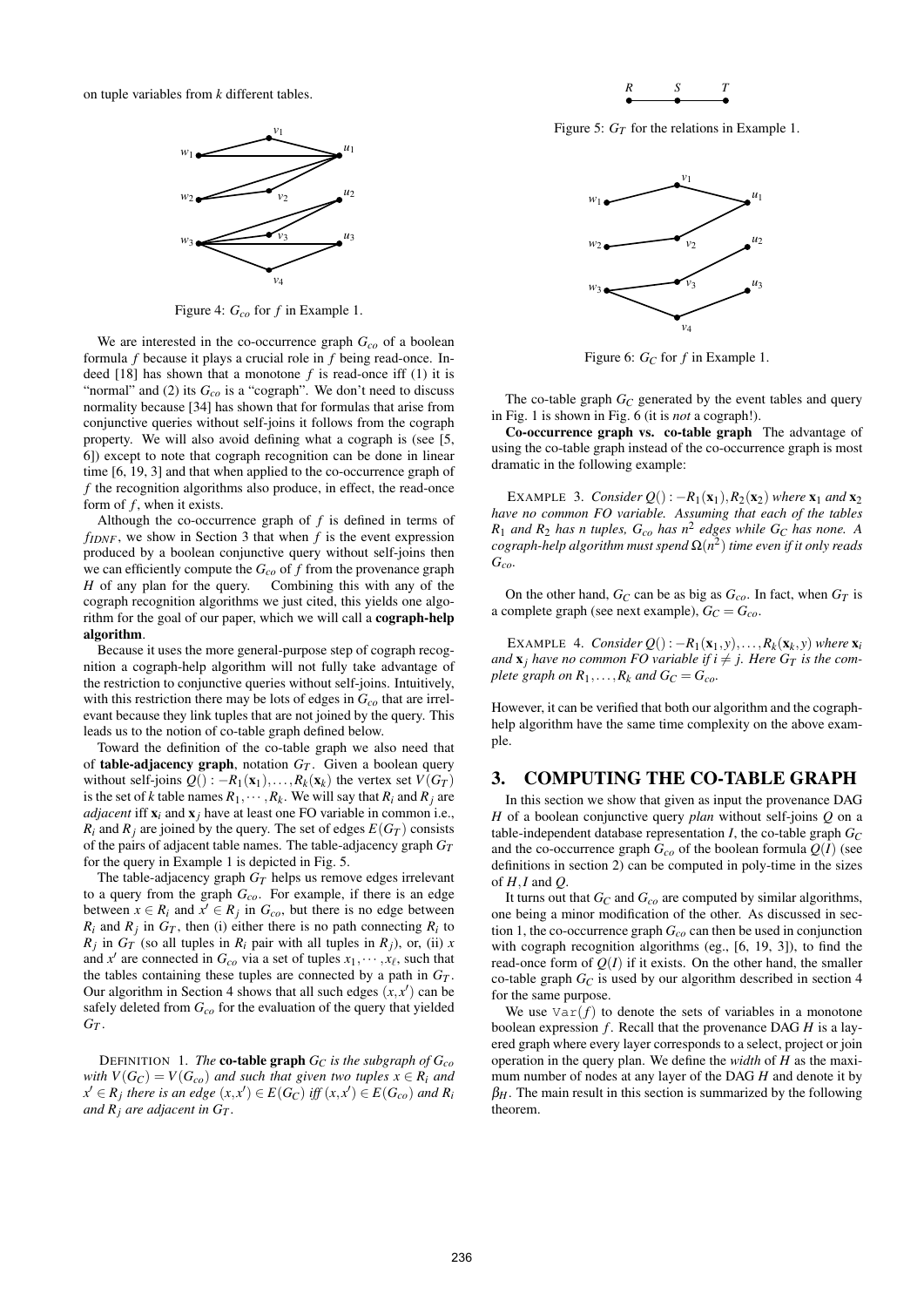THEOREM 1. Let  $f = Q(I)$  be the boolean expression computed *by the query plan Q on the table representation I (f can also be read off the provenance graph of Q on I, H), n* =  $|Var(f)|$  *be the number of variables in f,*  $m_H = |E(H)|$  *be the number of edges of H,*  $β$ *H be the width of H, and*  $m$ *<sub>co</sub> =*  $|E(G<sub>co</sub>)|$  *<i>be the number of edges of Gco, the co-occurrence graph of f .*

- *1.*  $G_{co}$  *can be computed in time*  $O(nm_H + \beta_H m_{co})$ *.*
- *2. Further, the co-table graph G<sup>C</sup> of f can be computed in time*  $O(nm_H + \beta_H m_{co} + k^2\alpha\log\alpha)$  where k is the number of tables *in Q, and* α *is the maximum arity (width) of the tables in Q.*

#### 3.1 LCA-Based Characterization of the Co-Occurrence Graph

Here we give a characterization of the presence of an edge  $(x, y)$ in *Gco* based on the *least common ancestors* of *x* and *y* in the graph *H*.

Again, let  $f = O(I)$  be the boolean expression computed by the query plan *Q* on the table representation *I*. As explained in section 2 *f* can also be read off the provenance graph *H* of *Q* and *I* since  $H$  is the representation of  $f$  without duplication of common subexpressions.

The absence of self-joins in *Q* implies the following.

LEMMA 1. *The DNF generated by expanding f (or H) using only the distributivity rule is in fact the IDNF of f up to idempotency (i.e. repetition of the same prime implicant is allowed).*

PROOF. Let *g* be the DNF generated from *f* by applying distributivity repeatedly. Due to the absence of self-joins *g* every implicant in *g* will have exactly one tuple from every table. Therefore, for any two implicants in *g* the set of variables in one is not a strict subset of the set of variables in the other and further absorption (eg.,  $xy + xyz = xy$ ) does not apply. (At worst, two implicants can be the same and the idempotence rule reduces one.) Therefore, *g* is also irredundant and hence *the* IDNF of *f* (up to commutativity and associativity).  $\square$ 

Denote by *fIDNF* the IDNF of *f* , which, as we have seen, can be computed from *f* just by applying distributivity.

As with any DAG, we can talk about the nodes of *H* in terms of successors, predecessors, ancestors, and descendants, and finally about the *least common ancestors* of two nodes, denoted  $lca(x, y)$ . Because *H* has a root  $lca(x, y)$  is never empty. When *H* is a tree,  $lca(x, y)$  consists of a single node. For a node  $u \in V(H)$ , we denote the set of leaf variables which are descendants of  $u$  by  $Var(u)$ (overloaded notation warning!); in other words, a variable *x* belongs to  $\forall$ a $\Upsilon$ (*u*),  $u \in V(H)$ , if and only if *x* is reachable from *u* in *H*. Now we prove the key lemma of this section:

LEMMA 2. *Two variables*  $x, y \in \text{Var}(f)$  *belong together to a (prime) implicant of*  $f_{IDNF}$  *if and only if the set*  $lca(x, y)$  *contains a* ·*-node.*

PROOF. (if) Suppose  $lca(x, y)$  contains a  $\cdot$ -node *u*, i.e., *x*, *y* are both descendants of two distinct successors  $v_1$ ,  $v_2$  of *u*. Since the  $\cdot$  operation multiplies all variables in  $\text{Var}(v_1)$  with all variables in  $Var(v_2)$ , *x* and *y* will appear together in some implicant in *f<sub>IDNF</sub>* which will not be absorbed by other implicants by Lemma 1.

(only if) Suppose that *x*, *y* appear together in an implicant of *fIDNF* and  $lca(x, y)$  contains no  $\cdot$ -node. Then no  $\cdot$ -node in  $V(H)$ has *x*, *y* in  $\text{Var}(v_1)$ ,  $\text{Var}(v_2)$ , where  $v_1$ ,  $v_2$  are its two distinct successors (note that any ·-node in a provenance DAG *H* can have exactly two successors). This implies that *x* and *y* can never be multiplied, contradiction.  $\Box$ 

Since there are exactly *k* tables in the query plan, every implicant in *fIDNF* will be of size *k*. Therefore:

LEMMA 3. *For every variable*  $x \in \text{Var}(f)$  *and*  $\cdot$ *-node*  $u \in V(H)$ *, if*  $x \in \text{Var}(u)$ *, then*  $x \in \text{Var}(v)$  *for exactly one successor*  $v$  *of*  $u$ *.* 

**PROOF.** If  $x \in \text{Var}(f)$  belongs to  $\text{Var}(v_1)$ ,  $\text{Var}(v_2)$  for two distinct successors  $v_1, v_2$  of *u*, then some implicant in  $f_{IDNF}$  will have  $\lt k$  variables since  $x \cdot x = x$  by idempotence.  $\Box$ 

The statement of Lemma 2 provides a criterion for computing  $G_{co}$  using the computation of least common ancestors in the provenance graph, which is in often more efficient than computing the entire IDNF. We have shown that this criterion is satisfied in the case of conjunctive queries without self-joins. But it may also be satisfied by other kinds of queries, which opens a path to identifying other cases in which such an approach would work.

#### 3.2 Computing the Table-Adjacency Graph

It is easier to describe the computation of  $G_T$  if we use the query in rule form  $Q()$ :  $-R_1(\mathbf{x}_1),...,R_k(\mathbf{x}_k)$ .

The rule form can be computed in linear time from the SPJ query plan. Now the vertex set  $V(G_T)$  is the set of table names  $R_1, \dots, R_k$ . and an edge exists between  $R_i, R_j$  iff  $\mathbf{x}_i$  and  $\mathbf{x}_j$  have at least one FO variable in common i.e.,  $R_i$  and  $R_j$  are joined. Whether or not such an edge should be added can be decided in time  $O(\alpha \log \alpha)$ by sorting and intersecting  $\mathbf{x}_i$  and  $\mathbf{x}_j$ . Here  $\alpha$  is the maximum arity (width) of the tables  $R_1, \dots, R_k$ . Hence  $G_T$  can be computed in time  $O(k^2 \alpha \log \alpha)$ .

## 3.3 Computing the Co-Table Graph

Recall that co-table graph  $G_C$  is a subgraph of the co-occurrence graph  $G_{co}$  where we add an edge between two variables  $x, y$ , only if the tables containing these two tuples are adjacent in the tableadjacency graph *GT* . Algorithm 1 COMPCOTABLE constructs the co-table graph  $G_C$  by a single *bottom-up* pass over the graph *H*.

| <b>Algorithm 1 Algorithm COMPCOTABLE</b>                |
|---------------------------------------------------------|
| Input: Ouery plan DAG H and table-adjacency graph $G_T$ |
| Output: Co-table graph $G_C$ .                          |

1: – Initialize  $V(G_C) = \text{Var}(f), E(G_C) = \phi$ .

- 2: For all variables  $x \in \text{Var}(f)$ , set  $\text{Var}(x) = \{x\}$ .
- 3: Do a *topological sort* on *H* and *reverse* the sorted order.
- 
- 4: **for** every node  $u \in V(H)$  in this order **do**<br>5: /\* *Update*  $Var(u)$  *set for both* +-*node* 5: */\* Update* Var(*u*) *set for both* +*-node and* ·*-node u\*/*
- 6:  $-$  Set  $\text{Var}(u) = \bigcup_{v} \text{Var}(v)$ , where the union is over all successors *v* of *u*.
- 7: if  $u \in V(H)$  is a ·-node then
- 
- 8: /\* *Add edges to G<sub>C</sub> only for a ·-node\*/*<br>9:  $-$ Let  $v_1, v_2$  be its two successors.
- 9:  $-\text{Let } v_1, v_2 \text{ be its two successors.}$ <br>10: **for** every two variables  $x \in \text{Var}(v_1, v_2)$
- 10: **for** every two variables  $x \in \text{Var}(v_1)$  and  $y \in \text{Var}(v_2)$  **do**<br>11: **if** (i) the tables containing *x*, *y* are adiacent in  $G_T$  and if (i) the tables containing  $x, y$  are adjacent in  $G_T$  and (ii) the edge  $(x, y)$  does not exist in  $E(G_C)$  yet then 12:  $-$  Add an edge between *x* and *y* in  $E(G_C)$ .<br>13: **end if** end if

14: end for

15: end if

16: end for

It is easy to see that a minor modification of the same algorithm can be used to compute the co-occurrence graph *Gco*: in Step 11 we simply skip the check whether the tables containing the two tuples are adjacent in  $G_T$ . Since this is the only place where  $G_T$  is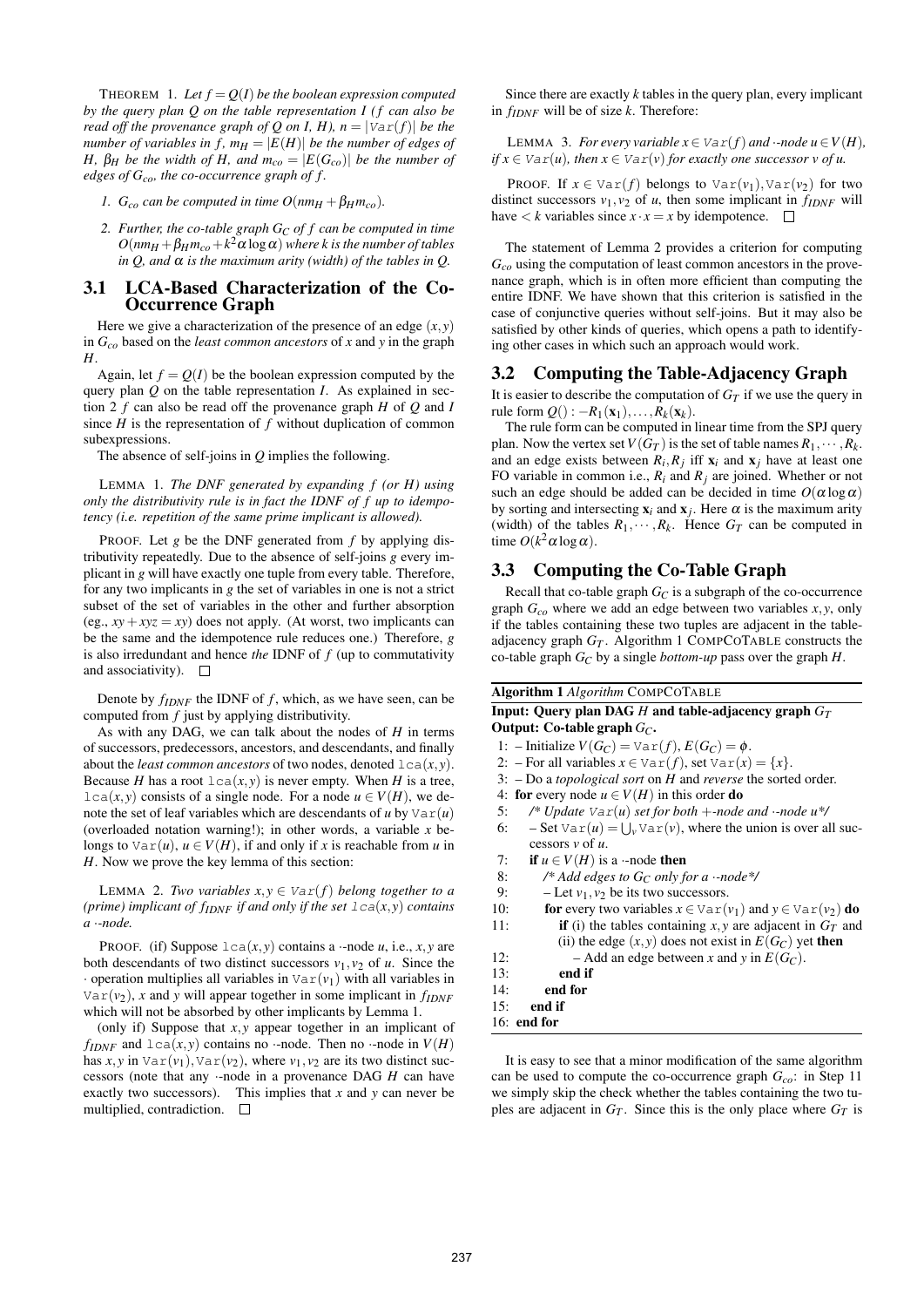used, the time for the computation of  $G_C$  does not include the time related to computing/checking *GT* .

Correctness. By a simple induction, it can be shown that the set  $\text{Var}(u)$  is correctly computed at every step, i.e., it contains the set of all nodes which are reachable from  $u$  in  $H$  (since the nodes are processed in reverse topological order and  $\text{Var}(u)$  is union of  $Var(v)$  for over all successors *v* of *u*). Next lemma shows that algorithm COMPCOTABLE correctly builds the co-table graph *G<sup>C</sup>* (proof in [33]).

LEMMA 4. *Algorithm* COMPCOTABLE *adds an edge* (*x*, *y*) *to G<sup>C</sup> if and only if x*, *y together appear in some implicant in fIDNF and the tables containing x*, *y are adjacent in G<sup>T</sup> .*

Time Complexity. Here we give a sketch of the time complexity analysis, details can be found in the full version [33]. Computation of the table adjacency graph takes  $O(k^2 \alpha \log \alpha)$  time as shown in Section 3.2. The total time complexity of algorithm COMP-COTABLE as given in Theorem 1 is mainly due to two operations: (i) computation of the  $\text{Var}(u)$  set at every internal node  $u \in V(H)$ , and (ii) to perform the test for pairs  $x, y$  at two distinct children of a  $\cdot$ -node, whether the edge  $(x, y)$  already exists in  $G_C$ , and if not, to add the edge.

We show that the total time needed for the first operation is *O*( $nm_H$ ) in total: for every internal node  $u \in V(H)$  we can scan the variables sets of all its immediate successor in  $O(nd_u)$  time to compute  $\text{Var}(u)$ , where  $d_u$  is the outdegree of node *u* in *H*. This gives total  $O(nm<sub>H</sub>)$  time. On the other hand, for adding edges  $(x, y)$ in  $G_C$ , it takes total  $O(m_{co} \beta_H)$  time during the execution of the algorithm, where  $m_{co}$  is the number of edges in the co-occurrence graph (and not in the co-table graph, even if we compute the cotable graph  $G_C$ ) and  $\beta_H$  is the width of the graph *H*. To show this, we show that two variables  $x, y$  are considered by the algorithm at Step 10 if and only if the edge  $(x, y)$  already exists in the cooccurrence graph *Gco*, however, the edge may not be added to the co-table graph *G<sup>C</sup>* if the corresponding tables are not adjacent in the table adjacency graph  $G_T$ . We also show that any such edge  $(x, y)$ will be considered at a unique level of the DAG *H*. In addition to these operations, the algorithm does initialization and a topological sort on the vertices which take  $O(m_H + n_H)$  time  $(n_H = |V(H)|)$ and are dominated by the these two operations.

## 4. COMPUTING THE READ-ONCE FORM

Our algorithm COMPRO (for *Compute Read-Once*) takes an instance *I* of the schema  $\mathbf{R} = R_1, \dots, R_k$ , a query  $Q() : -R_1(\mathbf{x}_1)$ ,  $R_2$ (**x**<sub>2</sub>),  $\cdots$ ,  $R_k$ (**x**<sub>k</sub>) along with the table adjacency graph  $G_T$  and co-table graph *G<sup>C</sup>* computed in the previous section as input, and outputs whether  $Q(I)$  is read-once. (if so it computes its unique read-once form).

THEOREM 2. *Suppose we are given a query Q, a table-independent database representation I, the co-table graph G<sup>C</sup> and the tableadjacency graph GT for Q on I as inputs. Then*

- *1. Algorithm* COMPRO *decides correctly whether the expression Q*(*I*) *generated by evaluating Q on I is read-once, and if yes, it returns the unique read-once form of the expression, and,*
- *2. Algorithm* COMPRO *runs in time*

$$
O(m_T \alpha \log \alpha + (m_C + n) \min(k, \sqrt{n})),
$$

*where*  $m_T = |E(G_T)|$  *is the number of edges in*  $G_T$ *,*  $m_C = |E(G_C)|$ *is the number of edges in GC, n is the total number of tuples in I, k is the number of tables, and*  $\alpha$  *is the maximum size of any subgoal.* 

#### 4.1 Algorithm COMPRO

In addition to the probabilistic database with tables  $R_1, \dots, R_k$ and input query *Q*, our algorithm also takes the *table-adjacency graph*  $G_T$  and the *co-table graph*  $G_C$  computed in the first phase as discussed in Section 3. The co-table graph  $G_C$  also helps us to remove *unused tuples* from all the tables which do not appear in the final expression – every unused tuple won't have a corresponding node in *GC*. So from now on we can assume wlog. that every tuple in every table appears in the expression  $Q(I)$ .

The algorithm COMPRO uses two decomposition operations: *Row decomposition* is a *horizontal* decomposition operation which partitions the rows or tuples in every table into the same number of groups and forms a set of sub-tables from every table. On the other hand, *Table decomposition* is a *vertical* decomposition operation. It partitions the set of tables into groups and a *modified sub-query* is evaluated in every group. For convenience, we will represent the instance *I* as  $R_1[T_1], \cdots, R_k[T_k]$ , where  $T_i$  is the set of tuples in table  $R_i$ . Similarly, for a subset of tuples  $T_i' \subseteq T_i$ ,  $R_i[T_i']$  will denote the instance of relation  $R_i$  containing exactly the tuples in  $T'_i$ . The algorithm COMPRO is given in Algorithm 2.

Row Decomposition. The row decomposition operation partitions the tuples variables in *every* table into  $\ell$  disjoint groups. In addition, it decomposes the co-table graph  $G_C$  into  $\ell \geq 2$  disjoint induced subgraphs<sup>9</sup> corresponding to the above groups. For every pair of distinct groups  $j, j'$ , and for every pair of distinct tables  $R_i, R_{i'}$ , no tuple in group *j* of  $R_i$  ever joins with a tuple in group *j* of  $R_i$ <sup>*i*</sup> (recall that the query does not have any self-join operation). The procedure for row decomposition is given in Algorithm  $3^{10}$ .

# Algorithm 3 RD( $\langle R_1[T_1],\cdots,R_k[T_k]\rangle,G_C'$ )

Input: Tables  $R_1[T_1], \cdots, R_k[T_k]$ , and induced subgraph  $G_C'$  of  $G_C$  on  $\bigcup_{i=1}^k T_i$ 

Output: If successful, the partition of  $G_C$  and tuple variables of every input tables into  $\ell \geq 2$  connected components:  $\langle \langle T_{1,j},\cdots,T_{k,j}\rangle,G_{C,j}^{j}\rangle$ ,  $j\in[1,\ell]$ 

- 1: Run BFS or DFS to find the connected components in  $G_C'$ .
- 2:  $-Let \ell$  be the number of connected components.
- 3: **if**  $\ell = 1$  **then**  $\{$ /\* *there is only one connected component* \*/}
- 4: return with failure: "Row decomposition is not possible". 5: else
- 6: Let the tuples (vertices) of table  $R_i$  in the *j*-th connected component  $j$  of  $G_C$  be  $T_{i,j}$
- 7: Let the induced subgraph for connected component *j* be  $G_{C, j}$ .
- 8: **return**  $\langle \langle T_{1,1},\cdots,T_{k,1}\rangle,G'_{C,1}\rangle$ ,  $\cdots$ ,  $\langle \langle T_{1,\ell},\cdots,T_{k,\ell}\rangle,G'_{C,\ell}\rangle$ with success.

<sup>10</sup>It should be noted that the row decomposition procedure may be called on  $R_{i_1}[T'_{i_1}], \cdots, R_{i_p}[T'_{i_p}]$  and  $G'_{C}$ , where  $R_{i_1}, \cdots, R_{i_p}$  is a subset of the relations from  $R_1, \dots, R_k, T'_{i_1}, \dots, T'_{i_p}$  are subsets of the respective set of tuples  $T_{i_1}, \dots, T_{i_p}$ , and  $G'_C$  is the induced subgraph of  $G_C$  on  $T'_{i_1}, \dots, T'_{i_p}$ . For simplicity in notations, we use  $R_1[T_1], \cdots, R_k[T_k]$ . This holds for table decomposition as well.

<sup>9:</sup> end if

 $9A$  subgraph *H* of *G* is an induced subgraph, if for any two vertices *u*, *v* ∈ *V*(*H*), if (*u*, *v*) ∈ *E*(*G*), then (*u*, *v*) ∈ *E*(*H*).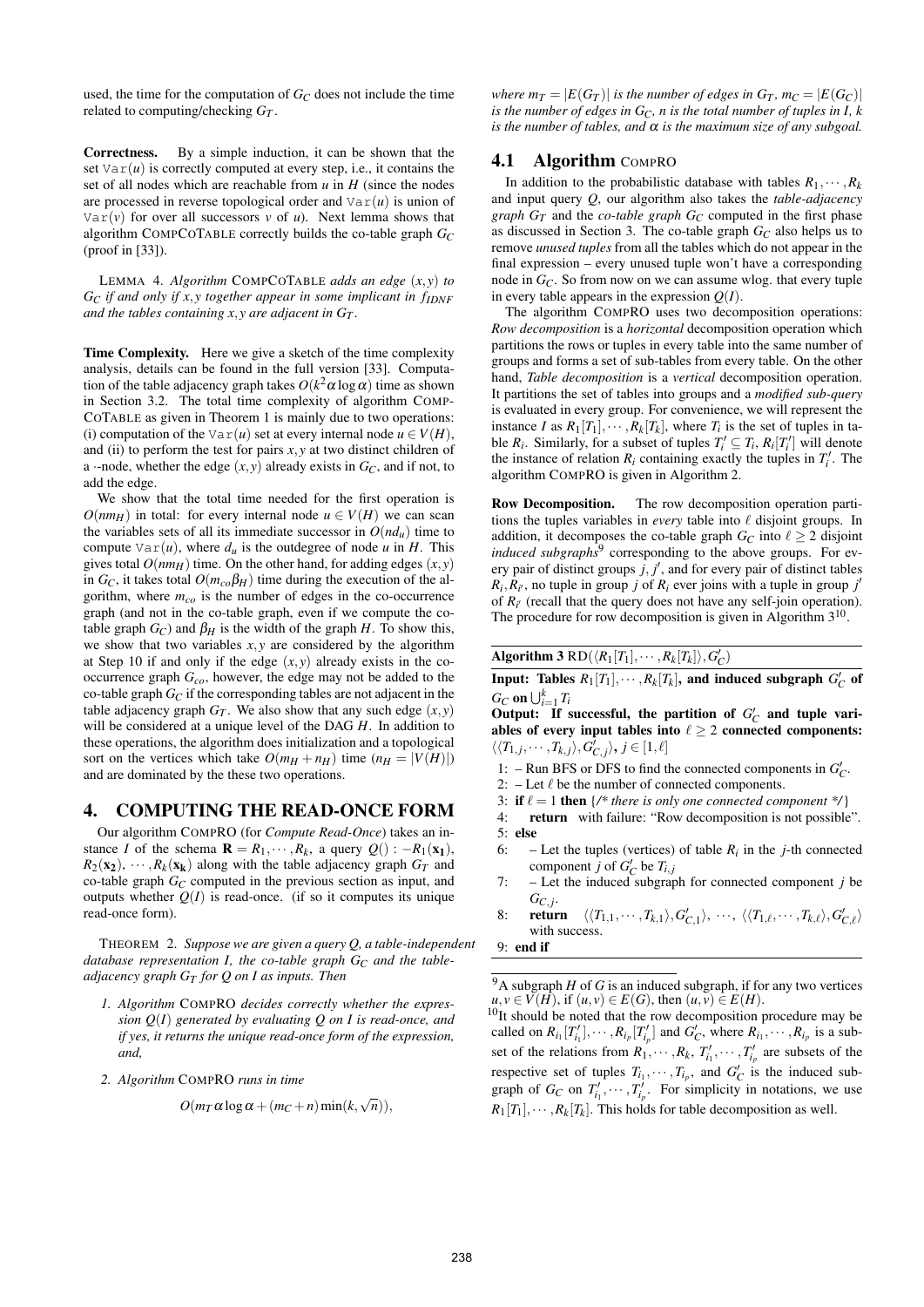#### $\mathbf{Algorithm \ 2\ COMPRO}(Q, I = \langle R_1[T_1], \cdots, R_k[T_k] \rangle, \, G_C, \, G_T, \, \text{FLAG})$

Input: Query *Q*, tables  $R_1[T_1],\cdots,R_k[T_k]$ , co-table graph  $G_C$ , table-adjacency graph  $G_T$ , and a boolean parameter FLAG which is true if and only if row decomposition is performed at the current step. Output: If successful, the unique read-once form  $f^*$  of the expression for  $Q(I)$ 1: if  $k=1$  then 2: **return**  $\sum_{x \in T_1} x$  with success. (*/\* all unused tuples are already removed \*/*) 3: end if 4: if FLAG = TRUE then {*/\* Row decomposition \*/*} 5: – Perform  $RD(\langle R_1[T_1], \cdots, R_k[T_k] \rangle, G_C)$ . 6: if row decomposition returns with success then  $\{$ /\* RD *partitions every table and*  $G_C$  *into*  $\ell \geq 2$  *disjoint groups*\*/ $\}$ 7: – Let the groups returned be  $\langle \langle T_1^j, \cdots, T_k^j \rangle, G_{C,j} \rangle, j \in [1, \ell].$ 8:  $-\forall j \in [1, \ell], \text{let } f_j = \text{COMPRO}(Q, \langle R_1[T_1^j], \cdots, R_k[T_k^j] \rangle, G_{C,j}, G_T, \text{FALSE}).$ 9: **return**  $f^* = f_1 + \cdots + f_\ell$  with success. 10: end if 11: else {*/\* Table decomposition \*/*} 12: – Perform  $TD(\langle R_1[T_1], \cdots, R_k[T_k] \rangle, Q, G_T, G_C)$ . 13: if table decomposition returns with success then  $\{/* TD \ partitions I, G_C \ and \ G_T \ into \ \ell \geq 2 \ disjoint \ groups, \ \sum_{j=1}^{\ell} k_j = k \ */\}$ 14: Let the groups returned be  $\langle \langle R_{j,1},\cdots,R_{j,k_j} \rangle, Q_j, G_{C,j}, G_{T,j} \rangle, j \in [1,\ell].$ 15:  $-\forall j \in [1, \ell], f_j = \text{COMPRO}(Q_j, \langle R_1[T_1], \cdots, R_k[T_k] \rangle, G_{C,j}, G_{T,j}, \text{TRUE}).$ 16: **return**  $f^* = f_1 \cdot \ldots \cdot f_\ell$  with success. 17: end if 18: end if 19: if the current operation is not successful then {*/\* Current row or table decomposition is not successful and k* > 1*\*/*} 20: **return** with failure: " $Q(I)$  is not read-once". 21: end if

Table Decomposition. On the other hand, the table decomposition operation partitions the set of tables  $\mathbf{R} = R_1, \dots, R_k$  into  $\ell \geq 2$ disjoint groups  $\mathbf{R}_1, \dots, \mathbf{R}_\ell$ . It also decomposes the table-adjacency graph  $G_T$  and co-table graph  $G_C$  into  $\ell$  disjoint induced subgraphs  $G_{T,1}, \cdots, G_{T,\ell}$ , and,  $G_{C,1}, \cdots, G_{C,\ell}$  respectively corresponding to the above groups. The groups are selected in such a way that all tuples in the tables in one group join with all tuples in the tables in another group. This procedure also modifies the sub-query to be evaluated on every group by making the subqueries of different groups mutually independent by introducing free variables, i.e., they do not share any common variables after a successful table decomposition. Algorithm 4 describes the table decomposition operation. Since the table decomposition procedure changes the input query *Q* to  $Q = Q_1, \dots, Q_\ell$ , it is crucial to ensure that changing the query to be evaluated does not change the answer to the final expression. This is shown in the full version [33].

The following lemma shows that if row-decomposition is successful, then table decomposition cannot be successful and vice versa. However, both of them may be unsuccessful in case the final expression is not read-once (proof in [33]).

LEMMA 5. *At any step of the recursion, if row decomposition is successful then table decomposition is unsuccessful and vice versa.*

Therefore, in the top-most level of the recursive procedure, we can verify which operation can be performed – if both of them fail, then the final expression is not read-once which follows from the correctness of our algorithm. If the top-most recursive call performs a successful row decomposition initially the algorithm COMPRO is called as COMPRO(*Q*,  $\langle R_1[T_1], \cdots, R_k[T_k] \rangle$ , *G<sub>C</sub>*, *G<sub>T</sub>*, TRUE). The last boolean argument is TRUE if and only if row decomposition is performed at the current level of the recursion tree. If in the first step table decomposition is successful, then the value of the last boolean variable in the initial call will be FALSE.

Correctness. The following two lemmas respectively show the

soundness and completeness of the algorithm COMPRO (proofs are in [33]).

LEMMA 6. *(Soundness) If the algorithm returns with success, then the expression f<sup>\*</sup> returned by the algorithm* COMPRO *is equiv alent to the expression Q*(*I*) *generated by evaluation of query Q on instance I. Further, the output expression*  $f$ <sup>∗</sup> *is in read-once form.* 

LEMMA 7. *(Completeness) If the expression Q*(*I*) *is readonce, then the algorithm* COMPRO *returns the unique read-once form*  $f^*$  *of the expression.* 

For completeness, it suffices to show that if  $Q(I)$  is read-once, then the algorithm does not exit with error. Indeed, if the algorithm returns with success, as showed in the soundness lemma, the algorithm returns an expression  $f^*$  in read-once form which is the unique read-once form of  $Q(I)$  [12, 5].

Time Complexity. Consider the recursion tree of the algorithm COMPRO. Lemma 5 shows that at any level of the recursion tree, either all recursive calls use the row decomposition procedure, or all recursive calls use the column decomposition procedure. The time complexity of COMPRO given in Theorem 2 is analyzed in the following steps. If  $n'$  = the total number of input tuples at the current recursive call and  $m'_C$  = the number of edges in the induced subgraph of  $G_C$  on these  $n'$  vertices, we show that row decomposition takes  $O(m_C'+n')$  time and, *not considering the time needed to compute the modified queries*  $\widehat{Q_i}$  (Step 13 in Algorithm 4), the table decompositions procedure takes  $O(m_C' + n')$  time. Then we consider the time needed to compute the modified queries and show that these steps over *all* recursive calls of the algorithm take  $O(m<sub>T</sub> \alpha \log \alpha)$ time in total, where  $\alpha$  is the maximum size of a subgoal in the query *Q*. Finally, we give a bound of  $O(\min(k, \sqrt{n}))$  on the height of the recursive tree for the algorithm COMPRO. However, note that at every step, for row or table decomposition, every tuple in  $G_C$  goes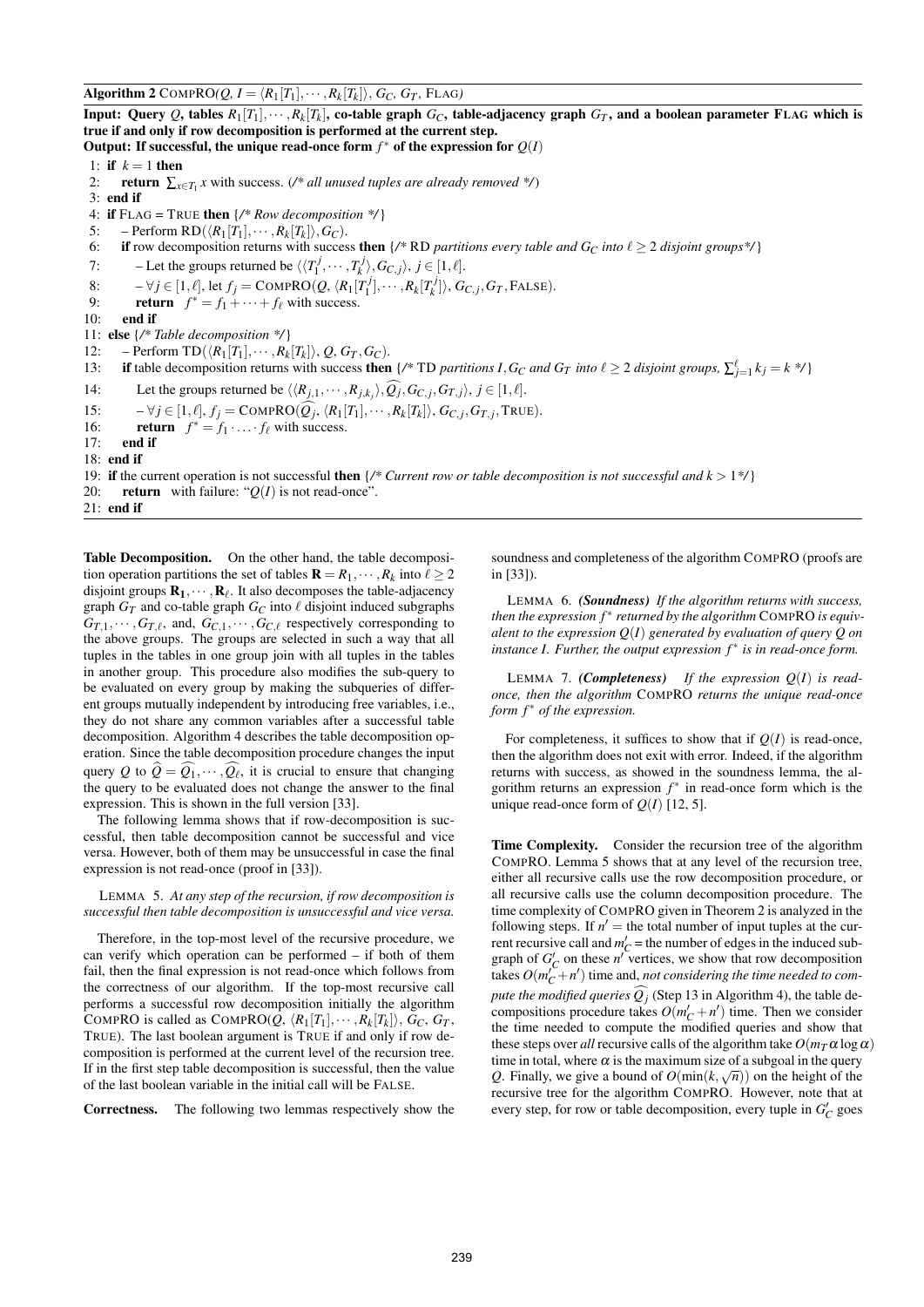# Algorithm 4  $\text{TD}(\langle R_1[T_1], \cdots, R_k[T_k] \rangle, \langle Q() : -R_1(\mathbf{x_1}), \cdots, R_k(\mathbf{x_k}) \rangle, G'_C, G'_T)$

Input: Tables  $R_1[T_1],\cdots,R_k[T_k]$  query  $\mathcal{Q}():-R_1(\mathbf{x_1}),\cdots,R_k(\mathbf{x_k})$  induced subgraph  $G_T'$  of  $G_T$  on  $\bigcup_{i=1}^k R_i$ , induced subgraph  $G_C'$  of  $G_C$ on  $\bigcup_{i=1}^k T_i$ 

Output: If successful, a partition of input tables,  $G'_T$ ,  $G'_C$  into  $\ell$  groups, and an updated sub-query for every group

- 1: for all edges  $e = (R_i, R_j)$  in  $G'_T$  do
- 2:  $-$  Annotate the edge *e* with common variables  $C_e$  in the vectors  $\mathbf{x_i}$ ,  $\mathbf{x_j}$ .
- 3: Mark the edge *e* with a "+" if for every pair of tuple variables  $x \in T_i$  and  $y \in T_j$ , the edge  $(x, y)$  exists in  $G_C'$ . Otherwise mark the edge with a "−".
- 4: end for
- 5: Run BFS or DFS to find the connected components in  $G_T$  w.r.t "–" edges
- 6:  $-Let \ell$  be the number of connected components.
- 7: **if**  $\ell = 1$  then  $\{$ /\* there is only one connected component \*/}
- 8: return with "Failure: Table decomposition is not possible".
- 9: else

10:  $-\text{Let } G'_{T,1}, \dots, G'_{T,\ell}$  be the induced subgraphs of  $\ell$  connected components of  $G'_{T}$  and  $G'_{C,1}, \dots, G'_{C,\ell}$  be the corresponding induced subgraph for  $G_C'$ .

11:  $-\text{Let } \mathbf{R_p} = \langle R_{p,1}^{\vee}, \cdots, R_{p,k_p} \rangle$  be the subset of tables in the *p*-th component of  $G'_T$ ,  $p \in [1,\ell]$ .

- 12: */\* Compute a new query for every component \*/*
- 13: for every component *p* do
- 14: **for** every table  $R_i$  in this component  $p$  do
- 15:  $-\text{Let } C_i = \bigcup_e C_e$  be the union of common variables  $C_e$  over all edges *e* from  $R_i$  to tables in different components of  $G_{T'}$  (all such edges are marked with '+')
- 16: For every common variable  $z \in C_i$ , generate a *new (free)* variable  $z^i$ , and replace *all* occurrences of *z* in vector  $\mathbf{x_i}$  by  $z'$ . Let  $\hat{\mathbf{x}}_i$ be the new vector.
- 17: Change the query subgoal for  $R_i$  from  $R_i(\mathbf{x_i})$  to  $R_i(\hat{\mathbf{x_i}})$ .<br>18: **end for**
- 18: **end for**<br>19: Let  $\widehat{O_n}$
- 19: Let  $\widehat{Q}_p()$ :  $-R_{p,1}(\widehat{\mathbf{x}_{p,1}}), \cdots, R_{p,k_p}(\widehat{\mathbf{x}_{p,k_p}})$  be the new query for component *p*.
- 20: end for
- 21: return  $\langle \langle R_{1,1},\cdots,R_{1,k_1} \rangle, Q_1, G_{C,1}, G_{T,1} \rangle, \cdots, \langle \langle R_{\ell,1},\cdots,R_{\ell,k_\ell} \rangle, Q_\ell, G_{C,\ell}, G_{T,\ell} \rangle$  with success.
- 22: end if



Figure 7:  $G_{C,1}$  and  $G_{C,2}$ .

to exactly one of the recursive calls, and every edge in  $G_C$  goes to at most one of the recursive calls. So for both row and table decomposition at every level of the recursion tree the total time is  $O(m_C + n)$ . Combining all these observations, the total time complexity of the algorithm is  $O(m_T \alpha \log \alpha + (m_C + n) \min(k, \sqrt{n}))$  as stated in Theorem 2. The details can be found in the full version [33].

Example. Here we illustrate our algorithm. Consider the query *Q* and instance *I* from Example 1 in the introduction. The input query is  $Q()$ :  $-R(x)S(x, y)T(y)$ . In the first phase, the table-adjacency graph  $G_T$  and the co-table graph  $G_C$  are computed. These graphs are depicted in Fig. 5 and Fig. 6 respectively.

Now we apply COMPRO. There is a successful row decomposition at the top-most recursive call that decomposes  $G_C$  into the two subgraphs  $G_{C,1}$ ,  $G_{C,2}$  shown in Fig. 7. So the final expression  $f^*$ annotating the answer  $Q(I)$  will be the *sum* of the expressions  $f_1, f_2$ annotating the answers of *Q* applied to the relations corresponding to  $G_{C,1}$  and  $G_{C,2}$  respectively.

The relations corresponding to  $G_{C,1}$  are

*R* = *a*<sup>1</sup> *w*<sup>1</sup> *b*<sup>1</sup> *w*<sup>2</sup> *S* = *a*<sup>1</sup> *c*<sup>1</sup> *v*<sup>1</sup> *b*<sup>1</sup> *c*<sup>1</sup> *v*<sup>2</sup> *T* = *c*<sup>1</sup> *u*<sup>1</sup>

and, the relations corresponding to  $G_{C,2}$  are

$$
R = \boxed{a_2} \quad w_3 \qquad S = \boxed{\frac{a_2 \quad c_2}{a_2 \quad d_2}} \quad v_3 \qquad T = \boxed{\frac{c_2}{d_2}} \quad u_2
$$

Now we focus on the first recursive call at the second level of recursion tree with input co-table subgraph  $G_{C,1}$ . Note that the table-adjacency graph for this call is the same as  $G_T$ . At this level the table decomposition procedure is invoked and the edges of the table-adjacency graph are marked with  $+$  and  $-$  signs, see Fig. 8. In this figure the common variable set for  $R$ ,  $S$  on the edge  $(R, S)$ is  $\{x\}$ , and for *S*, *T* on the edge  $(S, T)$  is  $\{y\}$ . Further, the edge  $(S,T)$  is marked with a "+" because there are all possible edges between the tuples in *S* (in this case tuples  $v_1$ ,  $v_2$ ) and the tuples in *T* (in this case  $u_1$ ). However, tuples in *R* (here  $w_1, w_2$ ) and tuples in *S* (here  $v_1$ ,  $v_2$ ) do not have all possible edges between them so the edge  $(R, S)$  is marked with a " $-$ ".

Table decomposition procedure performs a connected component decomposition using "−"-edges, that decomposes *G<sup>T</sup>* in two components  $\{R, S\}$  and  $\{T\}$ . The subset *C* of common variables collected from the "+"-edges across different components will be the variables on the single edge  $(S, T)$ ,  $C = \{y\}$ . This variable *y* is replaced by new *free variables* in all subgoals containing it, which are *S* and *T* in our case. So the modified queries for disjoint components returned by the table decomposition procedure are  $Q_1()$ :  $-R(x)S(x, y_1)$  and  $\widehat{Q_2}(): -T(y_2)$ . The input graph  $G_{C,1}$  is decomposed further into  $G_{C,1,1}$  and  $G_{C,1,2}$ , where  $G_{C,1,1}$  will have the edges  $(w_1, v_1)$  and  $(w_2, v_2)$ , whereas  $G_{C,1,2}$  will have no edges and a single vertex  $u_1$ . Moreover, the expression  $f_1$  is the product of *f*<sup>11</sup> and *f*<sup>12</sup> generated by these two queries respectively. Since the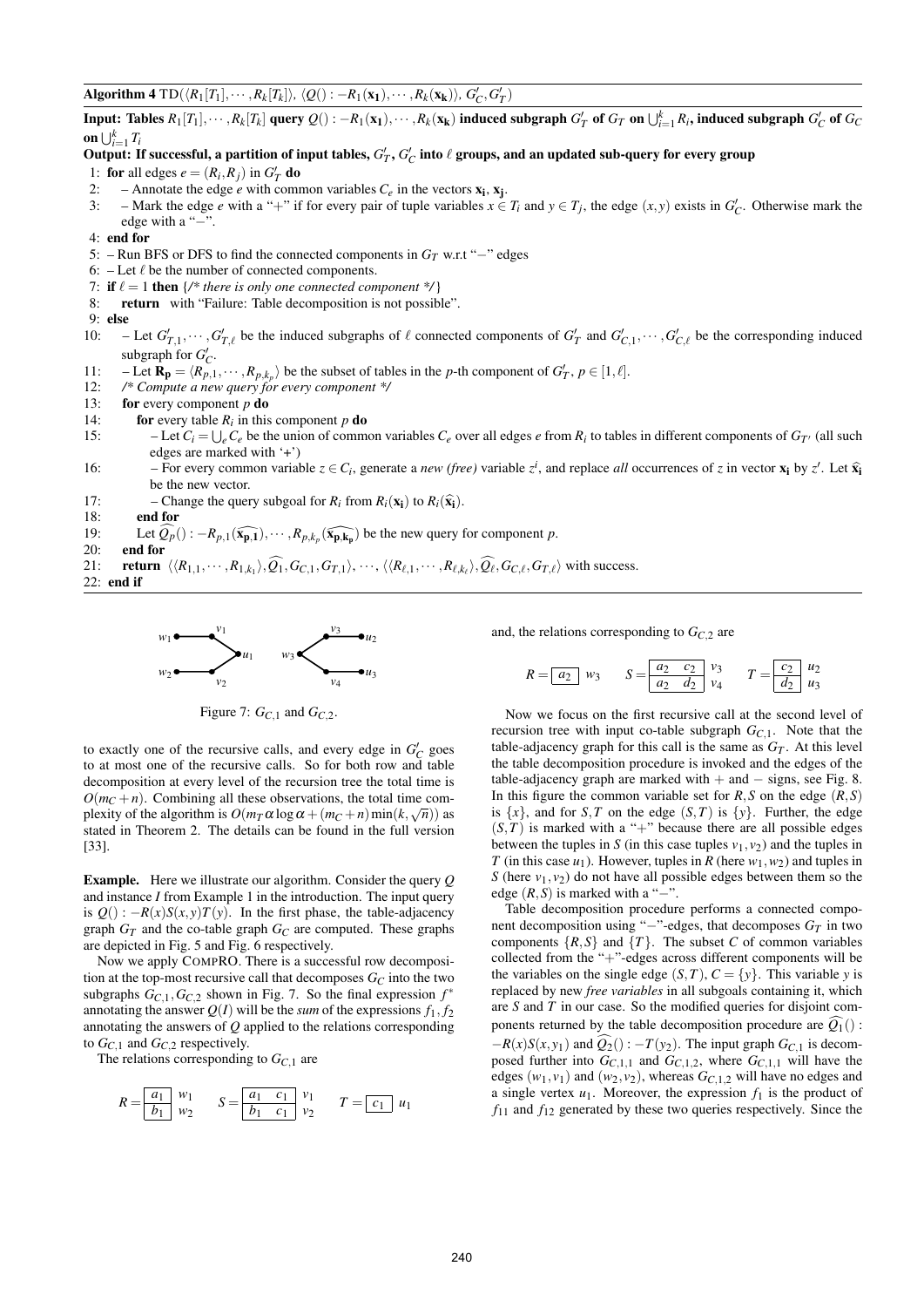$$
\begin{array}{cc} R & - , x & S & + , y & T \end{array}
$$

Figure 8: Marked table-adjacency graph for *R*,*S*,*T*.

number of tables for  $\overline{Q_2}$  is only one, and *T* has a single tuple, by the base step (Step 2) of COMPRO,  $f_{12} = u_1$ . For expression  $f_{11}$ from  $\widehat{Q}_1$ , now the graph  $G_{C,1,1}$  can be decomposed using a row decomposition to two connected components with single edges each  $((w_1, v_1)$  and  $(w_2, v_2)$  respectively). There will be recursive subcalls on these two components and each one of them will perform a table decomposition (one tuple in every table, so the single edges in both calls will be marked with "+"). Hence  $f_{11}$  will be evaluated to  $f_{11} = w_1v_1 + w_2v_2$ . So  $f_1 = f_{11} \cdot f_{12} = (w_1v_1 + w_2v_2)u_1$ .

By a similar analysis as above, it can be shown that the same query  $Q$  evaluated on the tables  $R, S, T$  given in the above tables give  $f_2 = w_3(v_3v_4 + u_2u_3)$ . So the overall algorithm is successful and outputs the read-once form  $f^* = f_1 + f_2 = (w_1v_1 + w_2v_2)u_1 +$  $w_3(v_3u_2 + v_4u_3)$ .

# 5. DISCUSSION OF TIME COMPLEXITY OF QUERY-ANSWERING ALGORITHM

Putting together our results from Sections 3 and 4, we propose the following algorithm for answering boolean conjunctive queries without self-joins on tuple-independent probabilistic databases.

Phase 0 (Compute provenance DAG) Input: query *Q*, event table rep *I* Output: provenance DAG *H* Complexity:  $O((\frac{ne}{k})^k)$ 

Phase 1 (Compute co-table graph) Input: *H*, *Q* Output: table-adjacency graph *G<sup>T</sup>* , co-table graph *G<sup>C</sup>* **Complexity:**  $O(nm_H + \beta_H m_{co} + k^2 \alpha \log \alpha)$  (Thm. 1)

Phase 2 (Compute read-once form) **Input:** event table rep *I*,  $Q$ ,  $G_T$ ,  $G_C$ Output: read-once form *f* <sup>∗</sup> or FAIL **Complexity:**  $O(m_T \alpha \log \alpha + (m_C + n) \min(k, \sqrt{n}))$  (Thm. 2)

Size of the provenance DAG *H*. Let *f* be the boolean event expression generated by some query plan for *Q* on the database *I*. The number of edges  $m_H$  in the DAG *H* represents the size of the expression  $f$ . Since there are exactly  $k$  subgoals in the input query *Q*, one for every table, every prime implicant of *fIDNF* will have exactly *k* variables, so the size of  $f_{IDNF}$  is at most  ${n \choose k} \leq (\frac{ne}{k})^k$ . Further, the size of the input expression *f* is maximum when *f* is already in IDNF. So size of the DAG *H* is upper bounded by  $m_H \leq (\frac{ne}{k})^k$ . Again, the "leaves" of the DAG *H* are exactly the *n* variables in *f*. So  $m_H > n - 1$ , where the lower bound is achieved when the DAG *H* is a tree (every node in *H* has a unique predecessor); in that case *f* must be read-once and *H* is the unique read-once tree of *f* .

Therefore  $n-1 \le m_H \le (\frac{ne}{k})^k$ . Although the upper bound is quite high, it is our contention that for practical query plans the size of the provenance graph is much smaller than the size of the corresponding IDNF.

Data complexity. The complexity dichotomy of [8] is for data complexity, i.e., the size of the query is bounded by a constant. This means that our *k* and  $\alpha$  are  $O(1)$ . Hence the time complexities of the Phase 1 and Phase 2 are  $O(nm_H + \beta_H m_{co})$  and  $O(m_C +$ 

 $(n)$  min $(k, \sqrt{n})$ ) respectively. As discussed above,  $m_H$  is  $\Omega(n)$  and  $O((\frac{ne}{k})^k)$ . So one of these two terms may dominate the other based on the relative values of  $m_H, m_C$  and  $m_{co}$  and of  $\beta_H$ . For example, when  $m_H = \theta(n)$ ,  $m_{co} = \theta(m_C) = \theta(n^2)$ , and  $\beta_H = O(1)$ , the first phase takes  $O(n^2)$  time, whereas the second phase may take  $O(n^{\frac{5}{2}})$  time. However, when  $m_H = \Omega(n^{\frac{3}{2}})$ , the first phase always dominates.

In any case, we take the same position as [34] that for unsafe [8] queries the competition comes from the approach that does *not* try to detect whether the formulas are read-once and instead uses probabilistic inference [26] which is in general EXPTIME. In contrast, our algorithm runs in PTIME, and works for a larger class of queries than the safe queries [8] (but of course, not on all instances).

Comparisons with other algorithms. For these comparisons we do not restrict ourselves to data complexity, instead taking the various parameters of the problem into consideration.

First consider the general read-once detection algorithm. This consists of choosing some plan for the query, computing the answer boolean event expression *f* , computing its IDNF, and then using the (so far, best) algorithm [12] to check if *f* is read-once and if so to compute its read-once form. The problem with this approach is that the read-once check is indeed done in time a low polynomial, but *in the size of fIDNF* . For example, consider a boolean query like the one in Example 3. This is a query that admits a plan (the safe plan!) that would generate the event expression  $(x_1 + y_1) \cdots (x_n + y_n)$  on an instance in which each  $R_i$  has two tuples  $x_i$  and  $y_i$ . This is a readonce expression easily detected by our algorithm, which avoids the computation of the IDNF.

Next consider the cograph-help algorithm that we have already mentioned and justified in Section 2. This consists of our Phase 0 and a slightly modified Phase 1 that computes the co-occurrence graph *Gco*, followed by checking if *Gco* is a cograph using one of the linear-time algorithms given in [6, 19, 3] which also outputs the read-once form if possible. Since Phase 0 and Phase 1 are common we only need to compare the last phases.

The co-graph recognition algorithms will all run in time  $O(m_{co} + \sigma^2)$ *n*). Our Phase 2 complexity is better than this when  $m_C \min(k, \sqrt{n}) =$ *o*(*mco*). Although in the worst case this algorithm performs at least as well as our algorithm (since  $m_C$  may be  $\theta(m_{CO})$ ), (i) almost always the time required in first phases will dominate, so the asymptotic running time of both these algorithms will be comparable, (ii) as we have shown earlier, the ratio  $\frac{m_{co}}{m_{C}}$  can be as large as  $\Omega(n^2)$ , and the benefit of this could be significantly exploited by caching co-table graphs computed for other queries (see discussions in Section 7), and (iii) these linear time algorithms use complicated data structures, whereas we use simple graphs given as adjacency lists and connectivity-based algorithms, so our algorithms are simpler to implement and may run faster in practice.

Finally we compare our algorithm against that given in [34]. Let us call it the lineage-tree algorithm since they take the lineage tree of the result as input as opposed to the provenance DAG as we do. Although [34] does not give a complete running time analysis of the lineage tree algorithm, for the brief discussion we have, we can make, to the best of our understanding, the following observations.

Every join node in the lineage tree has two children, and every project node can have arbitrary number of children. When the recursive algorithm computes the read-once trees of every child of a project node, every pair of such read-once trees are merged which may take  $O(n^2k^2)$  time for every single merge (since the variables in the read-once trees to be merged are repeated). Without counting the time to construct the lineage tree this algorithm may take  $O(Nn^2k^2)$  time in the worst case, where *N* is the number of nodes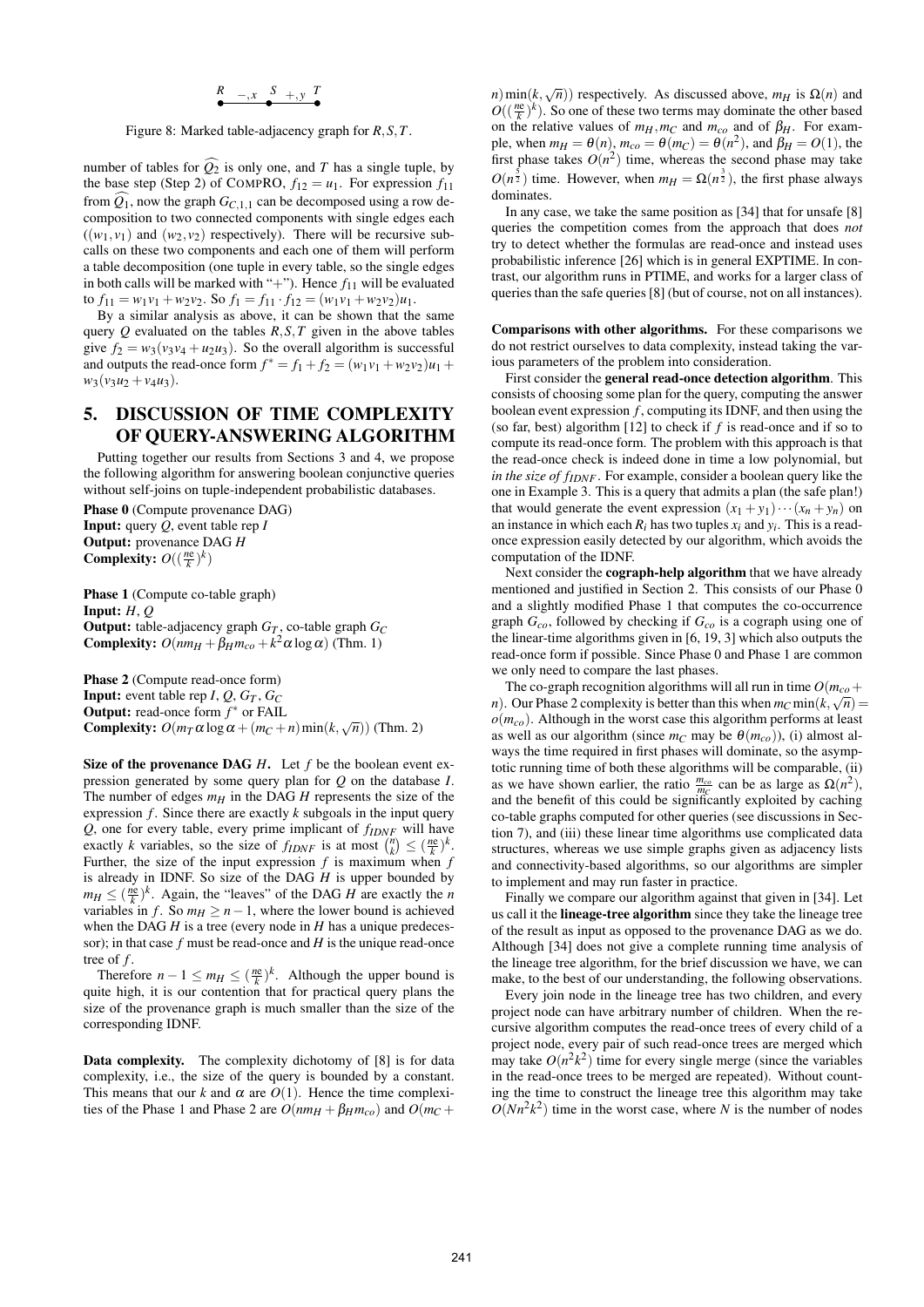in the lineage tree.

Since [34] does not discuss constructing the lineage tree we will also ignore our Phase 0. We are left with comparing  $N$  with  $m_H$ . It is easy to see that the number of edges in the provenance DAG *H*,  $m_H = \theta(N)$ , where *N* is the number of nodes in the lineage tree, when both originate from the same query plan<sup>11</sup> Since the lineage-tree algorithm takes  $O(Nn^2k^2)$  time in the worst case, and we use  $O(nm_H + \beta_H m_{co} + k^2 \alpha \log \alpha) + O((m_C + n) \min(k, \sqrt{n})) =$  $O(nN + \beta_H n^2 + k^2 \alpha \log \alpha + n^{\frac{5}{2}})$ . The width  $\beta_H$  of the DAG *H* in the worst case can be the number of nodes in *H*. So our algorithm *always* gives an  $O(k^2)$  improvement in time complexity over the lineage-tree algorithm given in [34] whereas the benefit can often be more.

## 6. RELATED WORK

The beautiful complexity dichotomy result of [8] classifying conjunctive queries without self-joins on tuple-independent databases into "safe" and "unsafe" has spurred and intensified interest in probabilistic databases. Some papers have extended the class of safe relational queries [9, 29, 30, 7]. Others have addressed the question of efficient query answering for unsafe queries on *some* probabilistic databases. This includes mixing the intensional and extensional approaches, in effect finding subplans that yield read-once subexpressions in the event expressions [23]. The technique identifies "offending" tuples that violate functional dependencies on which finding safe plans relies and deals with them intensionally. It is not clear that this approach would find the read-once forms that our algorithm finds. The OBDD-based approach in [29] works also for some unsafe queries on some databases. The SPROUT secondarystorage operator [31] can handle efficiently some unsafe queries on databases satisfying certain functional dependencies.

Exactly like us, [34] looks to decide efficiently when the extensional approach is applicable given a conjunctive query without self-joins and a tuple-independent database. We have made comparisons between the two papers in various places, especially in Section 5. Here we only add that that our algorithm deals with different query plans uniformly, while the lineage tree algorithm needs to do more work for non-deep plans. The graph structures used in our approach bear some resemblance to the graph-based synopses for relational selectivity estimation in [35].

The read-once property has been studied for some time, albeit under various names [20, 17, 36, 21, 18, 24, 32]. It was shown [21] that if  $RP\neq NP$  then read-once cannot be checked in PTIME for arbitrary monotone boolean formulas, but for formulas in IDNF (as input) read-once can be checked in PTIME [12]. Our result here sheds new light on another class of formulas for which such an efficient check can be done.

## 7. CONCLUSIONS AND FUTURE WORK

We have investigated the problem of efficiently deciding when a conjunctive query *without self-joins* applied to a *tuple-independent* probabilistic database representation yields result representations featuring *read-once* boolean event expressions (and, of course, efficiently computing their read-once forms when they exist). We have given a complete and simple to implement algorithm of low polynomial data complexity for this problem, and we have compared our results with those of other approaches.

As explained in the introduction, the results of this paper do not constitute complexity dichotomies. However, there is some hope

that the novel proof of completeness that we give for our algorithm may be of help for complexity dichotomy results in the space coordinated by the type of queries and the type of databases we have studied.

Of independent interest may be that we have also implicitly performed a study of an interesting class of monotone boolean formulas, those that can be represented by the provenance graphs of conjunctive queries without self-joins (characterizations of this class of formulas that do not mention the query or the database can be easily given). We have shown that for this class of formulas the read-once property is decidable in low PTIME (the problem for arbitrary formulas is unlikely to be in PTIME, unless RP=NP). Along the way we have also given an efficient algorithm for computing the cooccurrence graph of such formulas (in all the other papers we have examined, computing the co-occurrence graph entails an excursion through computing a DNF; this, of course, may be the best one can do for arbitrary formulas, if  $RP \neq NP$ ). It is likely that nicely tractable class of boolean formulas may occur in other database applications, to be discovered.

For further work one obvious direction is to extend our study to larger classes of queries and probabilistic databases [9, 7]. Recall from the discussion in the introduction however, that the class of queries considered should not be able to generate arbitrary monotone boolean expressions. Thus, SPJU queries are too much (but it seems that our approach might be immediately useful in tackling unions of conjunctive queries without self-joins, provided the plans do the unions last).

On the more practical side, work needs to be done to apply our approach to non-boolean queries, i.e., they return actual tables. Essentially, one would work with the provenance graph associated with each table (initial, intermediate, and final) computing simultaneously the co-table graphs of the event expressions on the graph's roots. It is likely that these co-table graphs can be represented together, with ensuing economy.

However we believe that the most practical impact would have the *caching of co-table graphs* at the level of the system, over batches of queries on the same database, since the more expensive step in our algorithm is almost always the computation of the co-table graph (see discussion in Section 5).

This would work as follows, for a fixed database *I*. When a (let's say boolean for simplicity) conjunctive query  $Q_1$  is processed, consider also the query  $\overline{Q}_1$  which is obtained from  $Q_1$  by replacing each *occurrence* of constants with a distinct fresh FO variable. Moreover if an FO variable *x* occurs several times in a subgoal  $R_i(\mathbf{x}_i)$  of Q but does *not* occur in any of the other subgoals (i.e., *x* causes selections but not joins), replace also each occurrence of *x* with a distinct fresh FO variable. In other words,  $Q_1$  is doing what  $\overline{Q}_1$  is doing, but it first applies some selections on the various tables of *I*. We can say that  $\overline{Q}_1$  is the "join pattern" behind  $Q_1$ . Next, compute the co-table graph for  $\overline{Q}_1$  on *I* and *cache* it together with  $\overline{Q}_1$ . It is not hard to see that the co-table graph for  $Q_1$  can be efficiently computed from that of  $\overline{Q}_1$  by a "clean-up" of those parts related to tuples of *I* that do not satisfy the select conditions of *Q*1.

When another query  $Q_2$  is processed, check if its join-pattern  $\overline{Q}_2$ *matches* any of the join-patterns previously cached (if not, we further cache *its* join-pattern and co-table graph). Let's say it matches  $\overline{Q}_1$ . Without defining precisely what "matches" means, its salient property is that the co-table graph of  $\overline{Q}_2$  can be efficiently obtained from that of  $\overline{Q}_2$  by another clean-up, just of edges, guided by the table-adjacency graph of  $\overline{Q}_2$  (which is the same as that of  $Q_2$ ). It can be shown that these clean-up phases add only an  $O(n\alpha)$  to the running time.

There are two practical challenges in this approach. The first one

<sup>&</sup>lt;sup>11</sup>If we "unfold" provenance DAG  $H$  to create the lineage tree, the tree will have exactly  $m<sub>H</sub>$  edges, and the number of nodes in the tree will be  $N = m_H + 1$ .